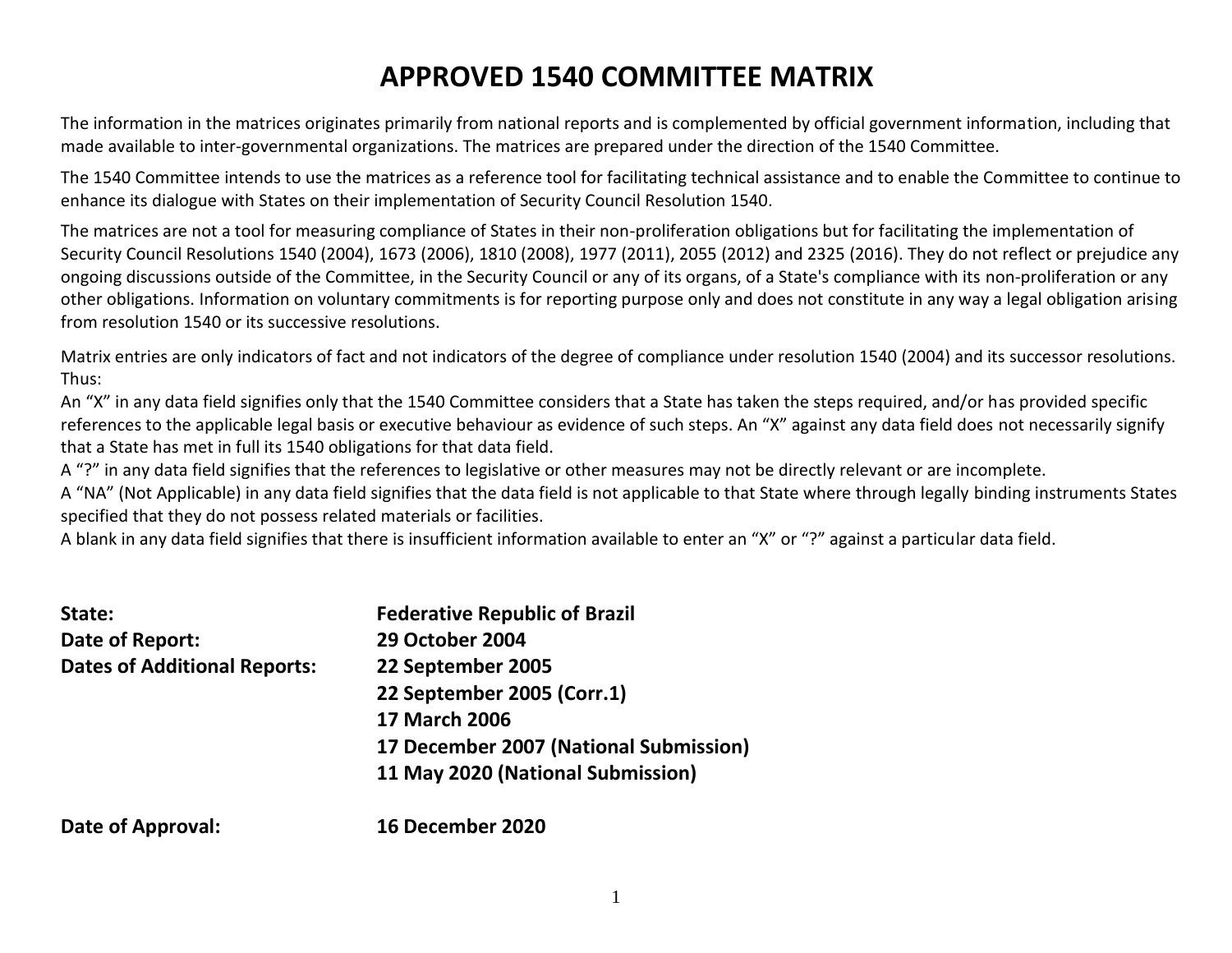## **I. OP 1 and related matters from OP 5, OP 8 (a), (b), (c) and OP10**

|                | <b>Adherence to legally binding</b><br>instruments, membership of<br>organisations, participation<br>in arrangements and<br>statements made. | Relevant information (i.e., signing, deposit of instrument of accession, ratification, etc)<br><b>English version of</b><br>official web site) |  |  |  |  |  |  |  |
|----------------|----------------------------------------------------------------------------------------------------------------------------------------------|------------------------------------------------------------------------------------------------------------------------------------------------|--|--|--|--|--|--|--|
| 1              | Nuclear Non-<br><b>Proliferation Treaty</b><br>(NPT)                                                                                         | Deposit 18 September 1998                                                                                                                      |  |  |  |  |  |  |  |
| $\overline{2}$ | <b>Nuclear Weapons Free</b><br>Zone/ Protocol(s)                                                                                             | Treaty of Tlatelolco: Deposit 29 January 1968                                                                                                  |  |  |  |  |  |  |  |
| 3              | International<br>Convention for the<br>Suppression of Acts of<br>Nuclear Terrorism                                                           | Deposit 25 September 2009                                                                                                                      |  |  |  |  |  |  |  |
| 4              | Convention on Physical<br><b>Protection of Nuclear</b><br>Material (CPPNM)                                                                   | Deposit 17 October 1985                                                                                                                        |  |  |  |  |  |  |  |
| 5              | 2005 Amendment to the<br><b>CPPNM</b>                                                                                                        |                                                                                                                                                |  |  |  |  |  |  |  |
| 6              | Comprehensive Nuclear-<br>Test-Ban Treaty (CTBT)<br>(not in force)                                                                           | Deposit 24 July 1998                                                                                                                           |  |  |  |  |  |  |  |
| $\overline{7}$ | <b>Chemical Weapons</b><br>Convention (CWC)                                                                                                  | Deposit 13 March 1996                                                                                                                          |  |  |  |  |  |  |  |
| 8              | <b>Biological Weapons</b><br>Convention (BWC)                                                                                                | Deposit 27 February 1973                                                                                                                       |  |  |  |  |  |  |  |
| 9              | Geneva Protocol of 1925                                                                                                                      | Deposit 28 August 1970                                                                                                                         |  |  |  |  |  |  |  |
| 10             | 1997 International<br>Convention for the<br><b>Suppression of Terrorist</b><br><b>Bombings</b>                                               | Deposit 23 August 2002                                                                                                                         |  |  |  |  |  |  |  |
| 11             | 1999 International<br>Convention for the<br>Suppression of the<br><b>Financing of Terrorism</b>                                              | Deposit 16 September 2005                                                                                                                      |  |  |  |  |  |  |  |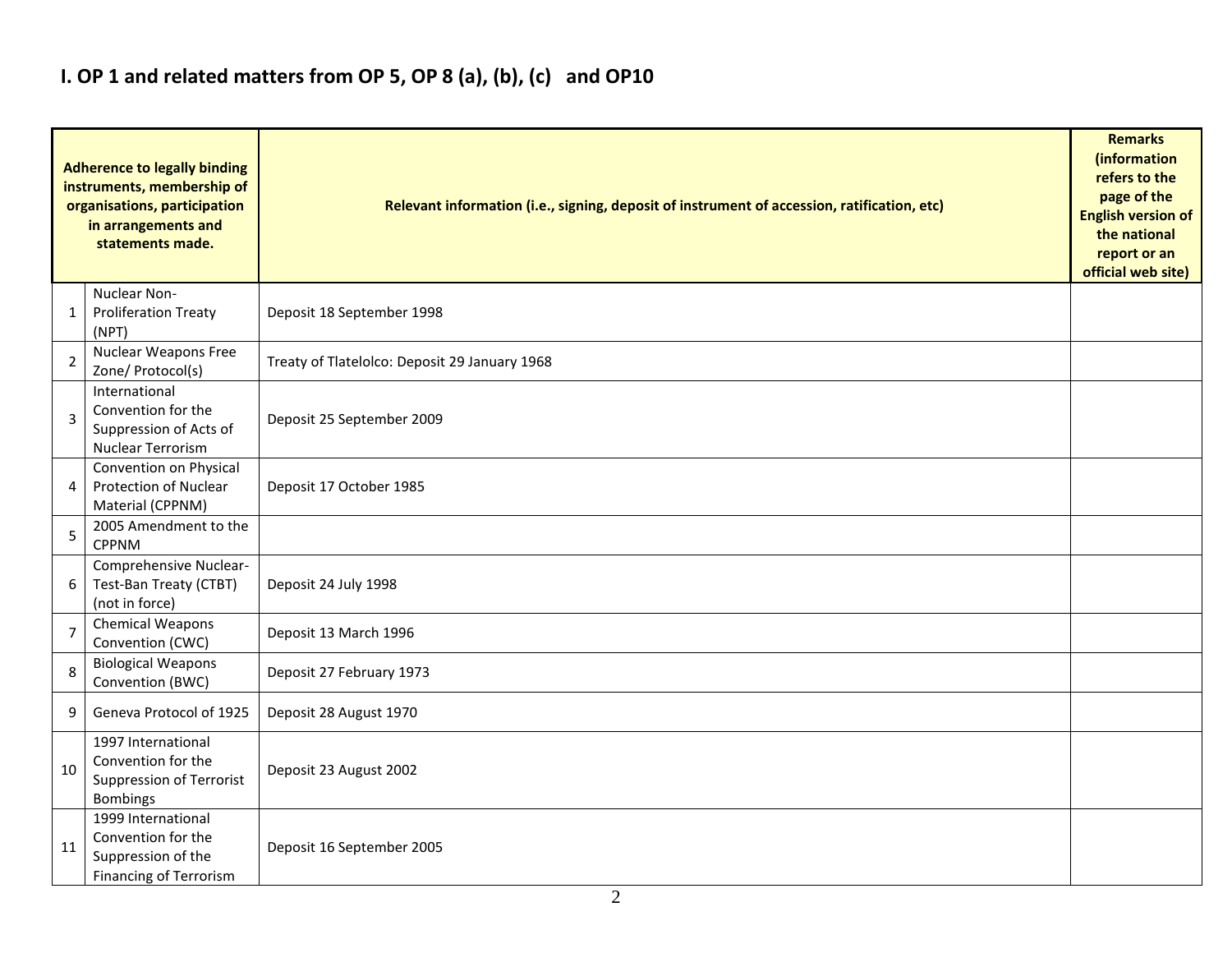|    | 2005 Protocol to the        |                                                                                                                              |  |
|----|-----------------------------|------------------------------------------------------------------------------------------------------------------------------|--|
|    | Convention for the          |                                                                                                                              |  |
| 12 | suppression of unlawful     |                                                                                                                              |  |
|    | acts against the safety of  |                                                                                                                              |  |
|    | maritime navigation         |                                                                                                                              |  |
|    | 2005 Protocol to the        |                                                                                                                              |  |
|    | Protocol for the            |                                                                                                                              |  |
| 13 | suppression of unlawful     |                                                                                                                              |  |
|    | acts against the safety of  |                                                                                                                              |  |
|    | fixed platforms located     |                                                                                                                              |  |
|    | on the continental shelf    |                                                                                                                              |  |
|    | 2010 Convention on the      |                                                                                                                              |  |
|    | Suppression of Unlawful     |                                                                                                                              |  |
| 14 | Acts Relating to            | Signed 10 September 2010                                                                                                     |  |
|    | International Civil         |                                                                                                                              |  |
|    | Aviation                    |                                                                                                                              |  |
|    | Other relevant regional     | Inter-American Convention Against Terrorism (Deposit 25 October 2005)                                                        |  |
| 15 | legally binding             | Treaty on the Prohibition of Nuclear Weapons (Signed on 20 September 2017) (Not a regional instrument)                       |  |
|    | instruments                 |                                                                                                                              |  |
| 16 | <b>International Atomic</b> | Since 29 July 1957                                                                                                           |  |
|    | Energy Agency (IAEA)        |                                                                                                                              |  |
| 17 | Directly relevant           | Nuclear Suppliers Group (NSG): since 1996                                                                                    |  |
|    | Arrangements                | Missile Technology Control Regime (MTCR): since 1995                                                                         |  |
|    |                             |                                                                                                                              |  |
|    | Statement on non-           | State reports that it is fully committed to the objectives of non-proliferation of weapons of mass destruction (WMDs) and to |  |
| 18 | provision of WMD and        | the international efforts aimed at preventing non-State actors from gaining access to those weapons, as well as to related   |  |
|    | related materials to        | materials and technology                                                                                                     |  |
|    | non-State actors            |                                                                                                                              |  |
|    |                             | Brazilian-Argentine Agency for Accounting and Control of Nuclear Materials (ABACC)                                           |  |
|    |                             | The World Health Organization (WHO)                                                                                          |  |
|    |                             | The World Organisation for Animal Health (OIE)                                                                               |  |
|    |                             | International Criminal Police Organization (INTERPOL)                                                                        |  |
|    |                             | World Customs Organization (WCO) - SAFE Framework                                                                            |  |
|    | Membership in relevant      | International Maritime Organization (IMO)                                                                                    |  |
| 19 | international, regional     | Organization of American States (OAS)                                                                                        |  |
|    | or sub-regional             | World Bank                                                                                                                   |  |
|    | organisations               | International Monetary Fund (IMF)                                                                                            |  |
|    |                             | Financial Action Task Force on Money Laundering (FATF)                                                                       |  |
|    |                             | Financial Action Task Force of Latin America (GAFILAT)                                                                       |  |
|    |                             | Inter-Parliamentary Union (IPU)                                                                                              |  |
|    |                             | MERCOSUR - Specialized Working Group on Illicit Traffic of Nuclear and Radioactive Materials (GTETIMNR) of the Meeting of    |  |
|    |                             | Ministers of Interior and Security of State Parties and Associated States                                                    |  |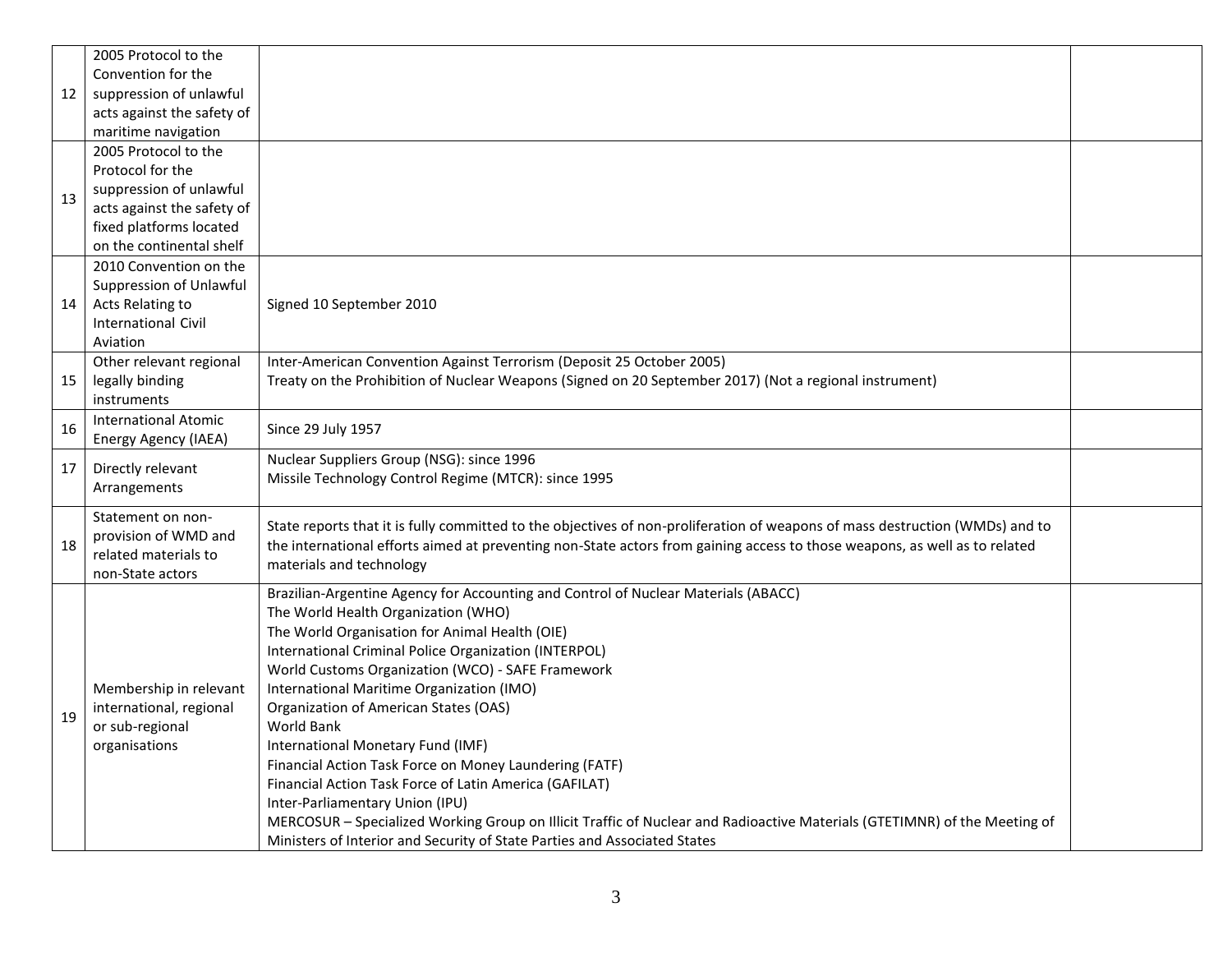### **II. OP 2 - Nuclear Weapons (NW), Chemical Weapons (CW) and Biological Weapons (BW)**

| <b>National legislation which</b><br>prohibits persons or entities<br>to engage in one of the |             |    |              |                       | <b>National legal framework</b>                                                                                                                                                                                                                                                                                                                                                                                                                                         |                     |                   | <b>Enforcement and civil/criminal penalties</b> |                                                                                                                                                                                                               |                |
|-----------------------------------------------------------------------------------------------|-------------|----|--------------|-----------------------|-------------------------------------------------------------------------------------------------------------------------------------------------------------------------------------------------------------------------------------------------------------------------------------------------------------------------------------------------------------------------------------------------------------------------------------------------------------------------|---------------------|-------------------|-------------------------------------------------|---------------------------------------------------------------------------------------------------------------------------------------------------------------------------------------------------------------|----------------|
|                                                                                               |             | N. | $X$ /?       |                       | Source document of national implementation                                                                                                                                                                                                                                                                                                                                                                                                                              | $X$ /?              |                   |                                                 |                                                                                                                                                                                                               | <b>Remarks</b> |
| following activities and its<br>enforcement                                                   |             |    | $\mathbf{C}$ | $\mathbf{B}$<br>w w w | law                                                                                                                                                                                                                                                                                                                                                                                                                                                                     | N <sub>1</sub><br>W | $\mathbf{C}$<br>W | $\mathbf{B}$<br>W                               | <b>Source document</b>                                                                                                                                                                                        |                |
|                                                                                               |             |    |              |                       | NW/CW/BW:<br>Penal Code - Decree 2.848 of 7 December<br>1940 as amended. Art. 278 (any hazardous<br>substance for health)                                                                                                                                                                                                                                                                                                                                               |                     |                   |                                                 | NW/CW/BW:<br>Law 9.605 of 12 February 1998. Art. 56<br>Decree 6.514 of 22 July 2008. Art. 64<br>Penal Code - Decree 2.848 of 7 December<br>1940, as amended. Art. 278 (any hazardous<br>substance for health) |                |
|                                                                                               |             |    |              |                       | NW:<br>Federal Constitution. Art. 21, para. XXIII<br>Law 6.453 of 17 October 1977. Art. 20 (without<br>proper authorisation)                                                                                                                                                                                                                                                                                                                                            |                     |                   |                                                 | NW:<br>Law 6.453 of 17 October 1977. Art. 20 (without<br>proper authorisation)                                                                                                                                |                |
| 1                                                                                             | manufacture | X  | X            | $\mathsf{X}$          | CW:<br>Legislative Decree 9 of 6 March 1996 approves<br>the Chemical Weapons Convention (CWC)<br>Legislative Decree 2.977 of 1 March 1999<br>promulgates the CWC<br>Law 11.254 of 27 December 2005 establishes<br>administrative and penal sanctions in case of<br>activities prohibited by the CWC<br>Penal Code - Decree 2.848 of 7 December<br>1940, as amended. Art. 253<br>Law 9.605, of 12 February 1998. Art. 56<br>Decree 10.030 of 30 September 2019. Art. 5-I | X                   | $\times$          | $\mathsf{X}$                                    | CW:<br>Penal Code - Decree 2.848 of 7 December<br>1940, as amended. Art. 253<br>Decree 2.074 of 14 November 1996. Art. 3-I<br>Law 11.254 of 27 December 2005                                                  |                |
|                                                                                               |             |    |              |                       | BW:<br>Legislative Decree 89 of 1972 approves the<br><b>Biological and Toxin Weapons Convention</b><br>(BWC)<br>Legislative Decree 77.374 of 1 April 1976<br>promulgates the BWC                                                                                                                                                                                                                                                                                        |                     |                   |                                                 | BW:<br>Law 11.105 of 24 March 2005. Art. 29 (GMOs<br>only)                                                                                                                                                    |                |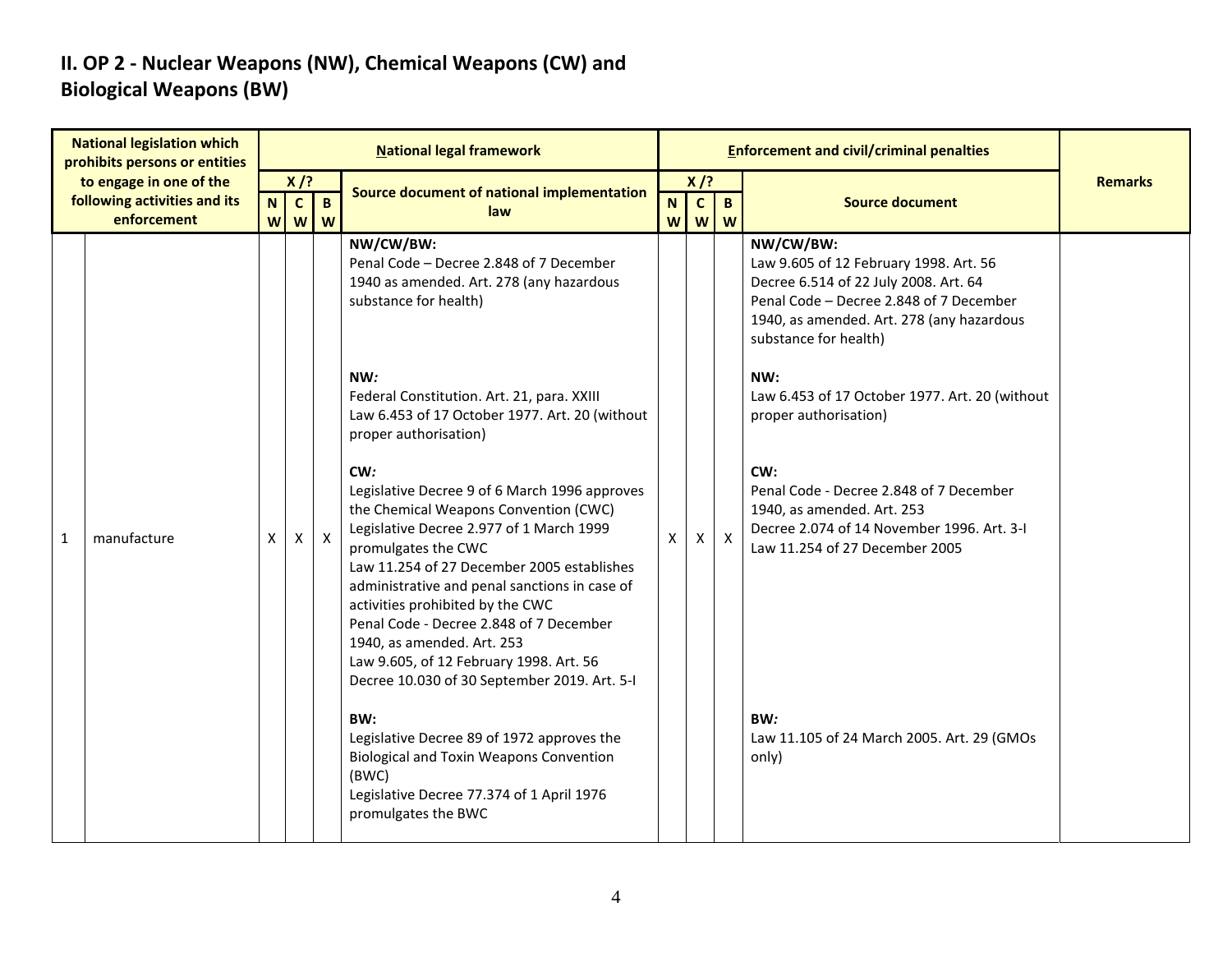|              |         |   |              |              | NW/CW/BW:<br>Decree 10.030 of 30 September 2019. Art. 45,<br>IV                                                                                                                                                                                                                           |   |             |                                                                                                                                                              |  |
|--------------|---------|---|--------------|--------------|-------------------------------------------------------------------------------------------------------------------------------------------------------------------------------------------------------------------------------------------------------------------------------------------|---|-------------|--------------------------------------------------------------------------------------------------------------------------------------------------------------|--|
|              |         |   |              |              | NW:<br>Federal Constitution. Art. 21, para XXIII<br>Law 6.453 of 17 October 1977. Art. 22 (without<br>proper authorisation)<br>Resolution 110/11, of 1 September 2011,<br>issued by the National Commission for Nuclear<br>Energy                                                         |   |             | NW:<br>Law 6.453 of 17 October 1977. Art. 22 (without<br>proper authorisation)                                                                               |  |
| 2            | acquire | Х | $\mathsf{X}$ | $\mathsf{X}$ | CW:<br>Legislative Decree 9 of 20 February 1996<br>approves the Chemical Weapons Convention<br>(CWC)<br>Legislative Decree 2.977 of 1 March 1999<br>promulgates the CWC<br>Law 11.254 of 27 December 2005<br>Penal Code - Decree 2.848 of 7 December<br>1940, as amended. Art. 253<br>BW: | X | X           | CW:<br>Penal Code - Decree 2.848 of 7 December<br>1940, as amended. Art. 253<br>Decree 2.074 of 14 November 1996. Art. 3-I<br>Law 11.254 of 27 December 2005 |  |
|              |         |   |              |              | Legislative Decree 89 of 1972 approves the<br><b>Biological and Toxin Weapons Convention</b><br>(BWC)<br>Legislative Decree 77.374 of 1 April 1976<br>promulgates the BWC                                                                                                                 |   |             |                                                                                                                                                              |  |
|              |         |   |              |              | NW/CW/BW:<br>Law 13.260 of 16 March 2016 on investigative<br>and procedural provisions for terrorist acts.<br>Art. 2                                                                                                                                                                      |   |             | NW/CW/BW:<br>Law 13.260 of 16 March 2016 on investigative<br>and procedural provisions for terrorist acts.<br>Art. 2                                         |  |
| $\mathbf{3}$ | possess | Χ | $\mathsf{X}$ | $\mathsf{X}$ | NW:<br>Federal Constitution. Art. 21, para. XXIII<br>Law 4.118 of 27 August 1962. Art. 40 (without<br>proper authorisation)<br>Law 6.453 of 17 October 1977. Art. 22 (without<br>proper authorisation)                                                                                    |   | $X$ $X$ $X$ | NW:<br>Law 4.118 of 27 August 1962. Art. 40 (without<br>proper authorisation)<br>Law 6.453 of 17 October 1977. Art. 22 (without<br>proper authorisation)     |  |
|              |         |   |              |              | CW:<br>Legislative Decree 9 of 20 February 1996<br>approves the Chemical Weapons Convention                                                                                                                                                                                               |   |             | CW:<br>Penal Code - Decree 2.848 of 7 December<br>1940, as amended. Art. 253                                                                                 |  |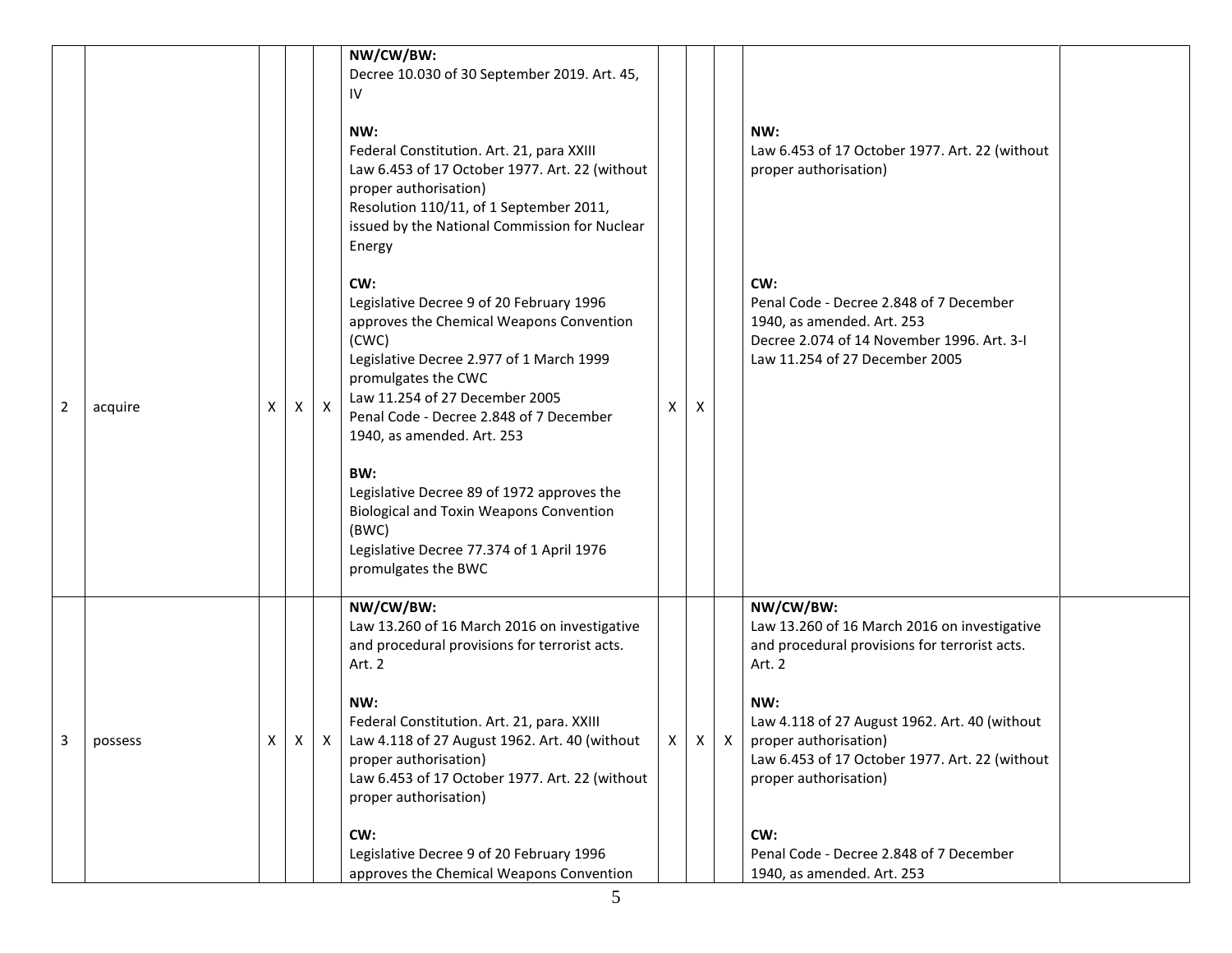|   |           |              |              |              | Legislative Decree 2.977 of 1 March 1999<br>promulgates the CWC<br>Law 11.254 of 27 December 2005<br>Penal Code - Decree 2.848 of 7 December<br>1940, as amended. Art. 253<br>BW:<br>Legislative Decree 89 of 1972 approves the<br><b>Biological and Toxin Weapons Convention</b><br>(BWC)<br>Legislative Decree 77.374 of 1 April 1976<br>promulgates the BWC                                                                                                                                                                                                              |   |   |              | Decree 2.074 of 14 November 1996. Art. 3-I<br>Law 11.254 of 27 December 2005                                                                                                                                                                            |  |
|---|-----------|--------------|--------------|--------------|-----------------------------------------------------------------------------------------------------------------------------------------------------------------------------------------------------------------------------------------------------------------------------------------------------------------------------------------------------------------------------------------------------------------------------------------------------------------------------------------------------------------------------------------------------------------------------|---|---|--------------|---------------------------------------------------------------------------------------------------------------------------------------------------------------------------------------------------------------------------------------------------------|--|
| 4 | develop   | X            | $\times$     | $\mathsf{X}$ | NW:<br>Federal Constitution. Art. 21, para XXIII<br>CW:<br>Legislative Decree 9 of 20 February 1996<br>approves the Chemical Weapons Convention<br>(CWC)<br>Legislative Decree 2.977 of 1 March 1999<br>promulgates the CWC<br>Law 11.254 of 27 December 2005<br>Law 13.123 of 20 May 2015. Art. 5<br>Decree 10.030 of 30 September 2019. Art. 5-I<br>BW:<br>Legislative Decree 89 of 1972 approves the<br><b>Biological and Toxin Weapons Convention</b><br>(BWC)<br>Legislative Decree 77.374 of 1 April 1976<br>promulgates the BWC<br>Law 13.123 of 20 May 2015. Art. 5 |   | x | $\mathsf{X}$ | CW:<br>Decree 2.074 of 14 November 1996. Art. 3-I<br>Law 11.254 of 27 December 2005<br>Law 9.605 of 12 February 1998<br>BW:<br>Law 13.123 of 25 May 2015. Art. 27                                                                                       |  |
| 5 | transport | $\mathsf{X}$ | $\mathsf{X}$ | Χ            | NW/CW/BW:<br>Law 13.260 of 16 March 2016 on investigative<br>and procedural provisions for terrorist acts.<br>Art. 2<br>NW:<br>Federal Constitution. Art. 21, para. XXIII                                                                                                                                                                                                                                                                                                                                                                                                   | Χ | X | $\mathsf{X}$ | NW/CW/BW:<br>Law 9.605 of 12 February 1998. Art. 56<br>Law 13.260 of 16 March 2016 on investigative<br>and procedural provisions for terrorist acts.<br>Art. 2<br>Decree 6.514 of 22 July 2008. Art. 64<br>NW:<br>Law 6.453 of 17 October 1977. Art. 22 |  |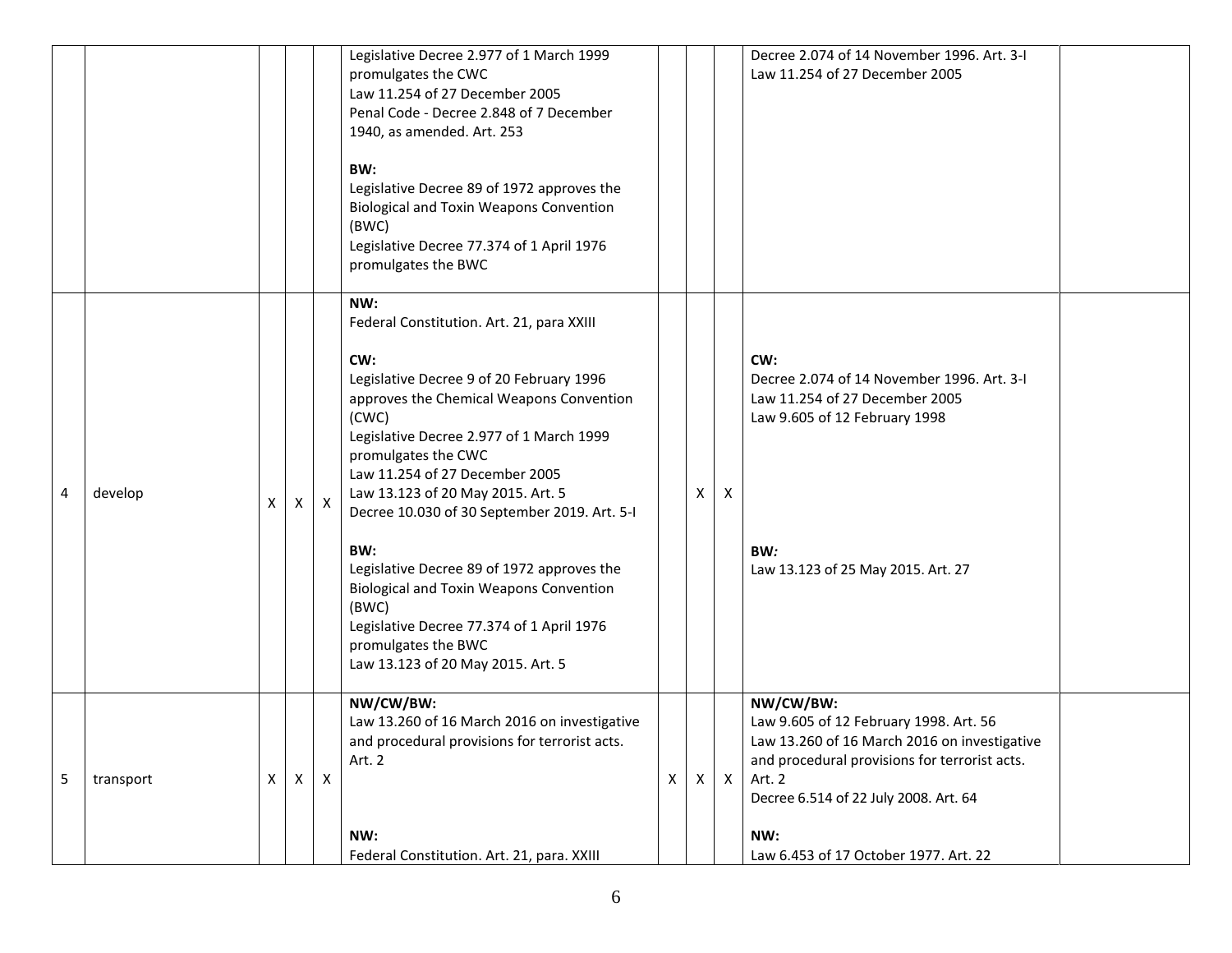|   |          |   |   |              | Law 6.453 of 17 October 1977. Art. 22 (without<br>proper authorisation)<br>CW:<br>Penal Code - Decree 2.848 of 7 December<br>1940. Art. 253 (without proper authorisation)<br>Law 9.605 of 12 February 1998. Art. 56                                     |   |   |              | CW:<br>Penal Code - Decree 2.848 of 7 December<br>1940. Art. 253 (without proper authorisation)<br>9.605<br>Decree 6.514 of 22 July 2008. Art. 64<br>BW:<br>Law 11.105 of 24 March 2005. Art. 29 (GMOs<br>only)                                                                                                                                 |
|---|----------|---|---|--------------|----------------------------------------------------------------------------------------------------------------------------------------------------------------------------------------------------------------------------------------------------------|---|---|--------------|-------------------------------------------------------------------------------------------------------------------------------------------------------------------------------------------------------------------------------------------------------------------------------------------------------------------------------------------------|
|   |          |   |   |              | NW/CW/BW:<br>Penal Code - Decree 2.848 of 7 December<br>1940, as amended. Art. 278 (any hazardous<br>substance for health)<br>NW:<br>Federal Constitution. Art. 21, para XXIII<br>Law 4.118 of 27 August 1962. Art. 40 (without<br>proper authorisation) |   |   |              | NW/CW/BW:<br>Law 9.605 of 12 February 1998. Art. 56<br>Decree 6.514 of 22 July 2008. Art. 64<br>Penal Code - Decree 2.848 of 7 December<br>1940, as amended. Art. 278 (any hazardous<br>substance for health)<br>NW:<br>Law 4.118 of 27 August 1962, Art. 40 (without<br>proper authorisation)<br>Law 6.453 of 17 October 1977. Arts. 20 and 22 |
| 6 | transfer | X | X | $\mathsf{X}$ | Law 6.453 of 17 October 1977. Arts. 20 and 22<br>(without proper authorisation)<br>CW:<br>Legislative Decree 9 of 20 February 1996<br>approves the Chemical Weapons Convention                                                                           | X | X | $\mathsf{X}$ | (without proper authorisation)<br>CW:<br>Decree 2.074 of 14 November 1996, Art. 3-1<br>Law 11.254 of 27 December 2005                                                                                                                                                                                                                           |
|   |          |   |   |              | (CWC)<br>Legislative Decree 2.977 of 1 March 1999<br>promulgates the CWC<br>Penal Code - Decree 2.848 of 7 December<br>1940, as amended. Art. 253<br>Law 11.254 of 27 December 2005<br>Law 9.605 of 12 February 1998. Art. 56                            |   |   |              | Penal Code - Decree 2.848 of 7 December<br>1940, as amended. Art. 253<br>Law 9.605, of 12 February 1998. Art. 56                                                                                                                                                                                                                                |
|   |          |   |   |              | BW:<br>Legislative Decree 89 of 1972 approves the<br><b>Biological and Toxin Weapons Convention</b><br>(BWC)                                                                                                                                             |   |   |              | BW:<br>Law 11.105 of 24 March 2005. Art. 29 (GMOs<br>only)                                                                                                                                                                                                                                                                                      |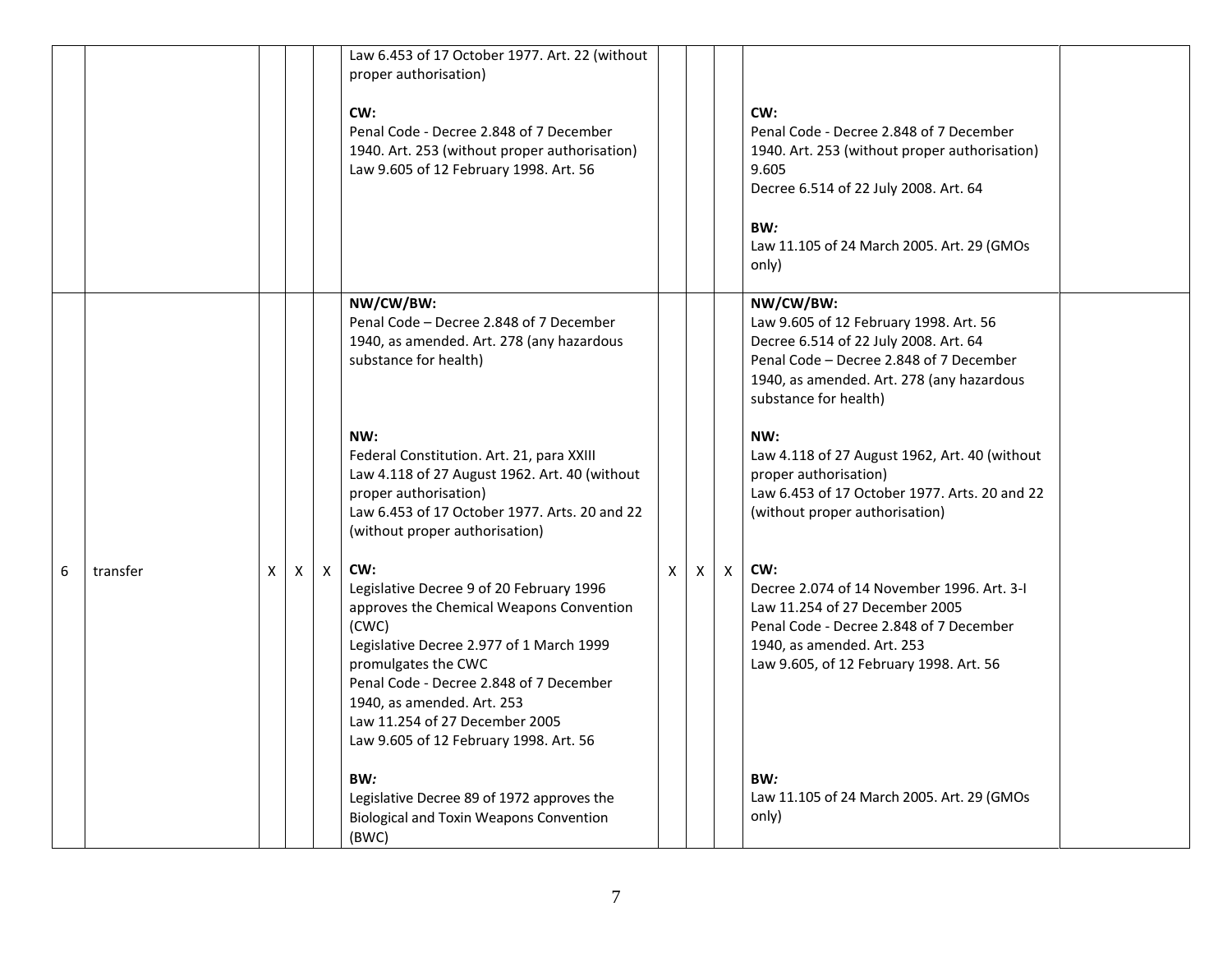|                |                                                      |   |   |              | Legislative Decree 77.374 of 1 April 1976<br>promulgates the BWC                                                                                                                                                                                                                                                                                                                                                                                                                                                                                                                                                                                                                                                                                                                                                                                                         |                |   |                           |                                                                                                                                                                                                                                                                                                                                                                                                                                                                                                                                                                                                                                                                                            |  |
|----------------|------------------------------------------------------|---|---|--------------|--------------------------------------------------------------------------------------------------------------------------------------------------------------------------------------------------------------------------------------------------------------------------------------------------------------------------------------------------------------------------------------------------------------------------------------------------------------------------------------------------------------------------------------------------------------------------------------------------------------------------------------------------------------------------------------------------------------------------------------------------------------------------------------------------------------------------------------------------------------------------|----------------|---|---------------------------|--------------------------------------------------------------------------------------------------------------------------------------------------------------------------------------------------------------------------------------------------------------------------------------------------------------------------------------------------------------------------------------------------------------------------------------------------------------------------------------------------------------------------------------------------------------------------------------------------------------------------------------------------------------------------------------------|--|
| $\overline{7}$ | use                                                  | X | X | $\mathsf{x}$ | NW/CW/BW:<br>Decree 4394 of 27 September 2002<br>(incorporates the International Convention for<br>the Suppression of Terrorist Bombings into<br>domestic law: terrorist intent)<br>Law 13.260 of 16 March 2016 on investigative<br>and procedural provisions for terrorist acts.<br>Art. 2<br>NW:<br>Federal Constitution. Art. 21, para XXIII<br>Law 6.453 of 17 October 1977. Art. 20 (without<br>proper authorisation)<br>CW:<br>Legislative Decree 9 of 20 February 1996<br>approves the Chemical Weapons Convention<br>(CWC)<br>Legislative Decree 2.977 of 1 March 1999<br>promulgates the CWC<br>Law 11.254 of 27 December 2005<br>Law 9.605 of 12 February 1998. Art. 56<br>Decree 10.030 of 30 September 2019. Art. 5-I<br>BW:<br>Decree 67.200 of 15 September 1970, which<br>ratifies the Geneva Protocol of 1925<br>Penal Code - Decree 2.848 of 7 December | X.             | X | $\boldsymbol{\mathsf{X}}$ | NW/CW/BW:<br>Act 7.347 of 24 July 1985, as amended<br>Law 9.605 of 12 February 1998. Art. 56<br>Decree 6.514 of 22 July 2008. Art. 64<br>Law 13.260 of 16 March 2016 on investigative<br>and procedural provisions for terrorist acts.<br>Art. 2<br>NW:<br>Penal Code - Decree 2.848 of 7 December 1940<br>Law 6.453 of 17 October 1977, Art. 20<br>CW:<br>Decree 2.074 of 14 November 1996. Art. 3-1<br>Law 11.254 of 27 December 2005<br>Penal Code - Decree 2.848 of 7 December<br>1940, as amended. Art. 252<br>Law 9.605 of 12 February 1998. Art. 56<br>BW:<br>Heinous Crimes Law - Law 8.072 of 25 July<br>1990. Art 1-VII (inducement of epidemics by<br>the release of pathogens) |  |
|                |                                                      |   |   |              | 1940, as amended. Arts. 259, 267                                                                                                                                                                                                                                                                                                                                                                                                                                                                                                                                                                                                                                                                                                                                                                                                                                         |                |   |                           | Penal Code - Decree 2.848 of 7 December<br>1940, as amended. Arts. 259, 267                                                                                                                                                                                                                                                                                                                                                                                                                                                                                                                                                                                                                |  |
| 8              | attempt to engage in<br>abovementioned<br>activities | X | X | $\mathsf{X}$ | NW/CW/BW:<br>Penal Code - Decree 2.848 of 7 December<br>1940, as amended. Art. 14<br>Law 13.260 of 16 March 2016 on investigative<br>and procedural provisions for terrorist acts.<br>Art. 5                                                                                                                                                                                                                                                                                                                                                                                                                                                                                                                                                                                                                                                                             | X <sub>1</sub> | Χ | $\mathsf{X}$              | NW/CW/BW:<br>Penal Code - Decree 2.848 of 7 December<br>1940, as amended. Art. 14<br>Law 13.260 of 16 March 2016 on investigative<br>and procedural provisions for terrorist acts.<br>Art. 5                                                                                                                                                                                                                                                                                                                                                                                                                                                                                               |  |
| $\overline{9}$ | participate as an<br>accomplice in                   | X | X | $\mathsf{X}$ | NW/CW/BW:<br>Penal Code - Decree 2.848 of 7 December<br>1940, as amended. Art. 29                                                                                                                                                                                                                                                                                                                                                                                                                                                                                                                                                                                                                                                                                                                                                                                        | X              | Χ | X                         | NW/CW/BW:<br>Penal Code - Decree 2.848 of 7 December<br>1940, as amended. Art. 29                                                                                                                                                                                                                                                                                                                                                                                                                                                                                                                                                                                                          |  |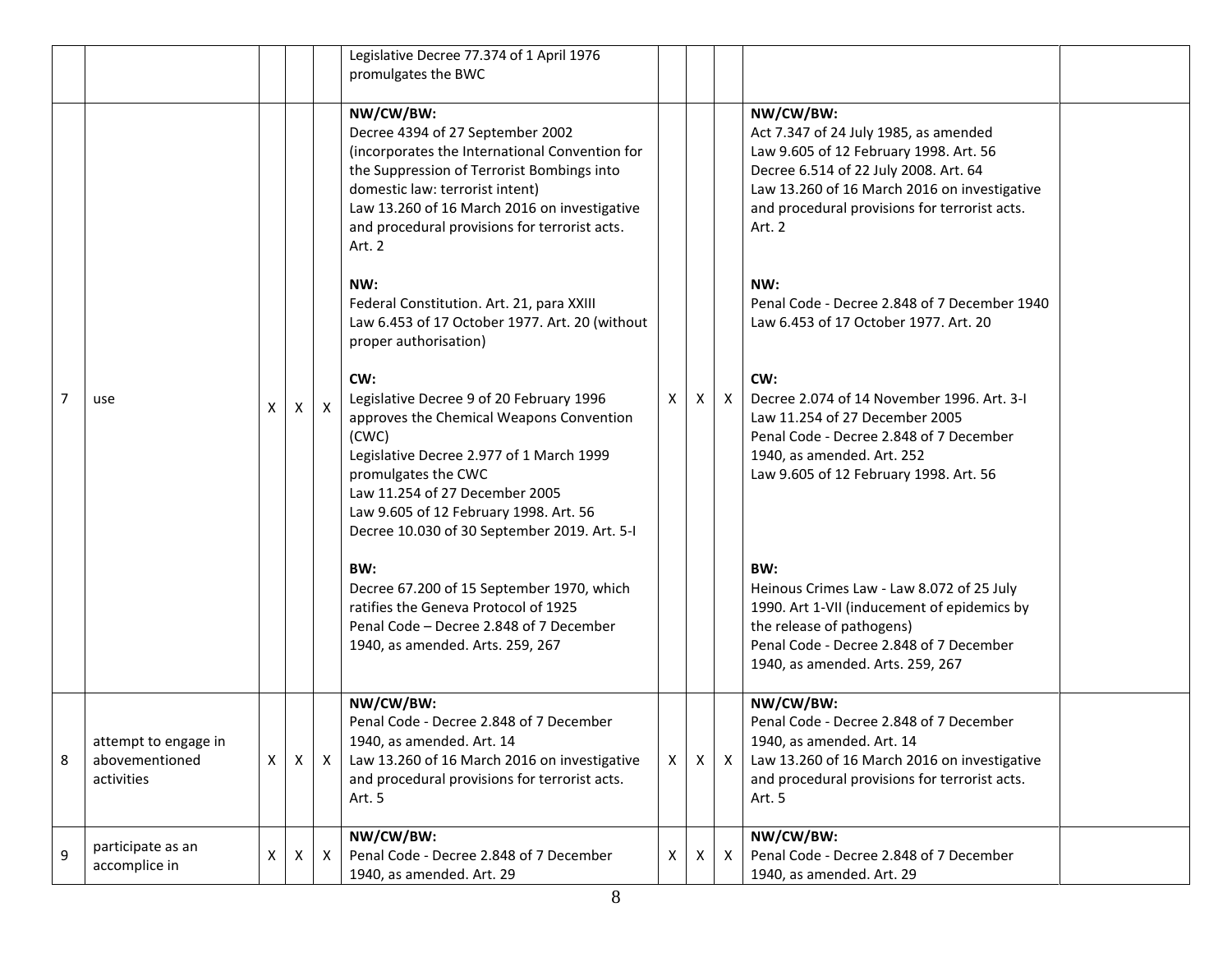|    | abovementioned<br>activities                                              |          |   |                           | Decree 4394 of 27 September 2002<br>incorporates the International Convention for<br>the Suppression of Terrorist Bombings into                                                                                                                                                                                                                 |   |    |                           |                                                                                                                                                                                                                                        |  |
|----|---------------------------------------------------------------------------|----------|---|---------------------------|-------------------------------------------------------------------------------------------------------------------------------------------------------------------------------------------------------------------------------------------------------------------------------------------------------------------------------------------------|---|----|---------------------------|----------------------------------------------------------------------------------------------------------------------------------------------------------------------------------------------------------------------------------------|--|
|    |                                                                           |          |   |                           | domestic law. Art. 2                                                                                                                                                                                                                                                                                                                            |   |    |                           |                                                                                                                                                                                                                                        |  |
|    |                                                                           |          |   |                           | NW/CW/BW:<br>Penal Code - Decree 2.848 of 7 December<br>1940, as amended. Art. 29<br>Decree 4394 of 27 September 2002<br>incorporates the International Convention for<br>the Suppression of Terrorist Bombings into<br>domestic law<br>Law 13.260 of 16 March 2016 on investigative<br>and procedural provisions for terrorist acts.<br>Art. 3 |   |    |                           | NW/CW/BW:<br>Penal Code - Decree 2.848 of 7 December<br>1940, as amended. Art. 29<br>Law 13.260 of 16 March 2016 on investigative<br>and procedural provisions for terrorist acts.<br>Art. 3                                           |  |
| 10 | assist in<br>abovementioned<br>activities                                 | X        | Χ | X                         | CW:<br>Legislative Decree 9 of 20 February 1996<br>approves the Chemical Weapons Convention<br>(CWC)<br>Legislative Decree 2.977 of 1 March 1999<br>promulgates the CWC<br>Law 11.254 of 27 December 2005                                                                                                                                       | X | X. | $\boldsymbol{\mathsf{X}}$ | CW:<br>Law 11.254 of 27 December 2005                                                                                                                                                                                                  |  |
|    |                                                                           |          |   |                           | BW:<br>Legislative Decree 89 of 1972 approves<br>the Biological and Toxin Weapons<br>Convention (BWC)<br>Legislative Decree 77.374 of 1 April 1976<br>promulgates the BWC                                                                                                                                                                       |   |    |                           |                                                                                                                                                                                                                                        |  |
| 11 | finance<br>abovementioned<br>activities                                   | <b>X</b> |   | $X \mid X$                | NW/CW/BW:<br>Law 9.613 of 3 March 1998 as amended by<br>Law 12.683 of 2012 on money laundering<br>Law 13.810 of 8 March 2019 on terrorism<br>financing<br>Law 13.260 of 16 March 2016 on investigative<br>and procedural provisions for terrorist acts.<br>Art. 6                                                                               | х | X  | X                         | NW/CW/BW:<br>Law 13.810 of 8 March 2019 on terrorism<br>financing<br>Law 13.260 of 16 March 2016 on investigative<br>and procedural provisions for terrorist acts.<br>Art. 6<br><b>COAF (Council for Financial Activities Control)</b> |  |
| 12 | abovementioned<br>activities related to<br>means of delivery <sup>1</sup> | X        | X | $\boldsymbol{\mathsf{X}}$ | NW/CW/BW:<br>Law 7.170 of 14 December 1983 (Crimes<br>against national security). Art. 12                                                                                                                                                                                                                                                       | Χ | X  | $\boldsymbol{\mathsf{X}}$ | NW/CW/BW:<br>Law 7.170 of 14 December 1983 (Crimes<br>against national security). Art. 12                                                                                                                                              |  |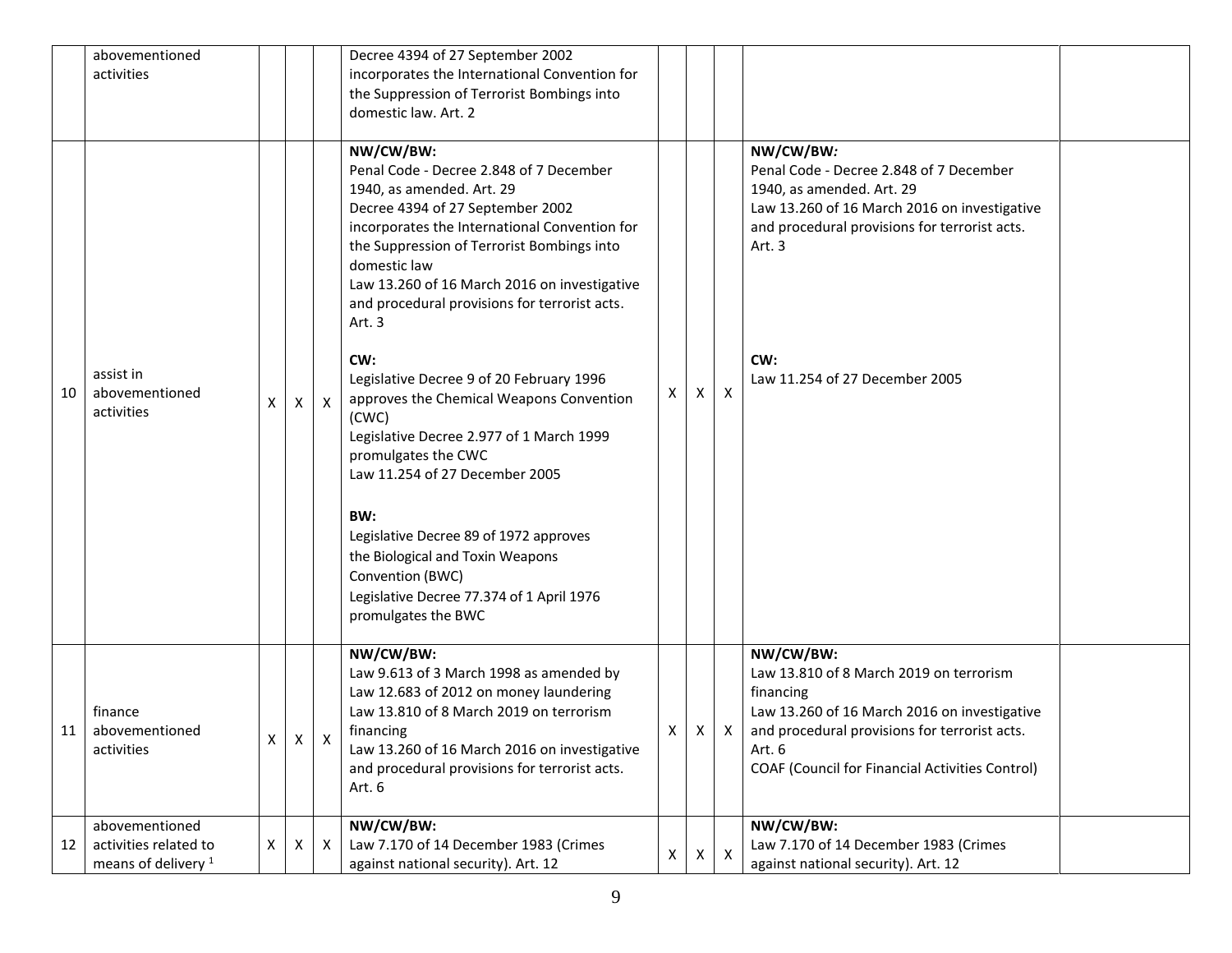| Decree 4.214 of 30 April 2002<br>Decree 10.030 of 30 September 2019<br>(Regulation for Controlled Products). Title I,<br>Chapter 4 and Title II, Chapter 1                       | Decree 10.030 of 30 September 2019<br>(Regulation for Controlled Products). Art. 111<br>(Penalties)<br>(Regulation for Controlled Products). Arts. 111<br>(Infractions) and 113 (Penalties) |
|----------------------------------------------------------------------------------------------------------------------------------------------------------------------------------|---------------------------------------------------------------------------------------------------------------------------------------------------------------------------------------------|
| CW:<br>Legislative Decree 9 of 20 February 1996<br>Law 11.254 of 27 December 2005                                                                                                | CW:<br>Decree 2.074 of 14 November 1996<br>Law 11.254 of 27 December 2005                                                                                                                   |
| BW:<br>Legislative Decree 89 of 1972 approves the<br><b>Biological and Toxin Weapons Convention</b><br>(BWC)<br>Legislative Decree 77.374 of 1 April 1976<br>promulgates the BWC | BW:<br>Law 9.613 of 3 March 1998: applicability to<br>financing BW and its means of delivery<br>Amended by Law 12.683 of 9 July 2012                                                        |

1. Means of delivery: missiles, rockets and other unmanned systems capable of delivering nuclear, chemical, or biological weapons that are specially designed for such use.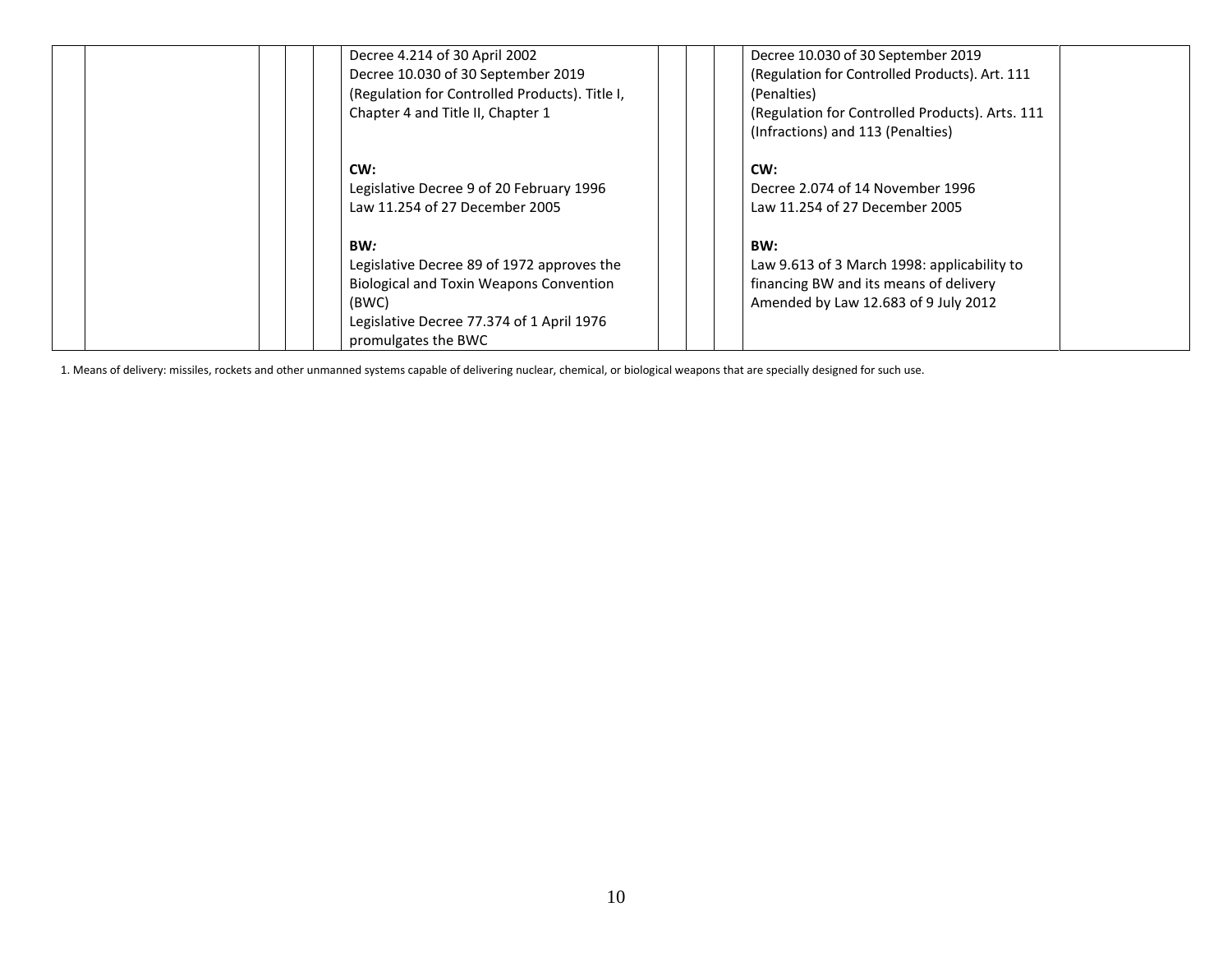#### **III. OP 3 (a) and (b) - Account for/Secure/Physically protect NW, CW and BW, including Related Materials <sup>2</sup>**

|                | <b>Measures to establish</b><br>domestic controls to prevent  |                |                   |              | National legal and/or regulatory framework                                                                                                                                                                                                                                                                             |                  |                   |              | <b>Enforcement and civil/criminal penalties</b>                                                                                                    |                |
|----------------|---------------------------------------------------------------|----------------|-------------------|--------------|------------------------------------------------------------------------------------------------------------------------------------------------------------------------------------------------------------------------------------------------------------------------------------------------------------------------|------------------|-------------------|--------------|----------------------------------------------------------------------------------------------------------------------------------------------------|----------------|
|                | the proliferation of NW, CW,<br><b>BW, and their means of</b> |                | $X$ /?            | $\mathbf{B}$ |                                                                                                                                                                                                                                                                                                                        |                  | $X$ /?            |              |                                                                                                                                                    | <b>Remarks</b> |
|                | delivery; controls over<br>related materials                  | ${\sf N}$<br>W | $\mathsf{C}$<br>W | W            | <b>Source document</b>                                                                                                                                                                                                                                                                                                 | $\mathbf N$<br>W | $\mathsf{C}$<br>W | B<br>W       | <b>Source document</b>                                                                                                                             |                |
|                |                                                               |                |                   |              | NW:<br>INFCIRC/435<br>INFCIRC/435/Mod.2<br>INFCIRC/435/Mod.3<br>Law 7.781 of 27 June 1989. Art 2-XIV<br>Resolution 11/99 of 21 September 1999, issued<br>by the National Commission for Nuclear Energy                                                                                                                 |                  |                   |              | NW:<br>Law 6.453 of 17 October 1977. Art. 20<br>Argentinean-Brazilian Agency for Accounting and<br><b>Control of Nuclear Materials (ABACC)</b>     |                |
| $1\,$          | Measures to account for<br>production                         | Χ              | X                 | $\mathsf{X}$ | CW:<br>Legislative Decree 9 of 6 March 1996<br>Decree 2.074 of 14 November 1996. Art. 4                                                                                                                                                                                                                                | X                | X                 | $\mathsf{X}$ | CW:<br>Decree 2.074 of 14 November 1996. Art 3-I<br>Law 11.254 of 27 December 2005                                                                 |                |
|                |                                                               |                |                   |              | BW:<br>Law 11.105 of 24 March 2005 (GMOs only).<br>Art. 14-VIII<br>Decree 5.591 of 22 November 2005 (GMOs<br>only). Chapter IV                                                                                                                                                                                         |                  |                   |              | BW:<br>Law 11.105 of 24 March 2005. Art. 21<br>Decree 5.591 of 22 November 2005. Art. 70                                                           |                |
| $\overline{2}$ | Measures to account for<br>use                                | X              | X                 | $\mathsf{X}$ | NW:<br>INFCIRC/435<br>INFCIRC/435/Mod.2<br>INFCIRC/435/Mod.3<br>Law 7.781 of 27 June 1989. Art. 2-IX<br>Resolution 11/99 of 21 September 1999, issued<br>by the National Commission for Nuclear Energy<br>CW:<br>Legislative Decree 9 of 6 March 1996<br>Decree 2.074 of 14 November 1996. Art. 4<br>(research)<br>BW: | X                | X                 | X            | NW:<br>Law 6.453 of 17 October 1977, Art. 20<br>ABACC<br>CW:<br>Decree 2.074 of 14 November 1996. Art 3-I<br>Law 11.254 of 27 December 2005<br>BW: |                |
|                |                                                               |                |                   |              | Law 11.105 of 24 March 2005 (GMOs only).                                                                                                                                                                                                                                                                               |                  |                   |              | Law 11.105 of 24 March 2005. Art. 21                                                                                                               |                |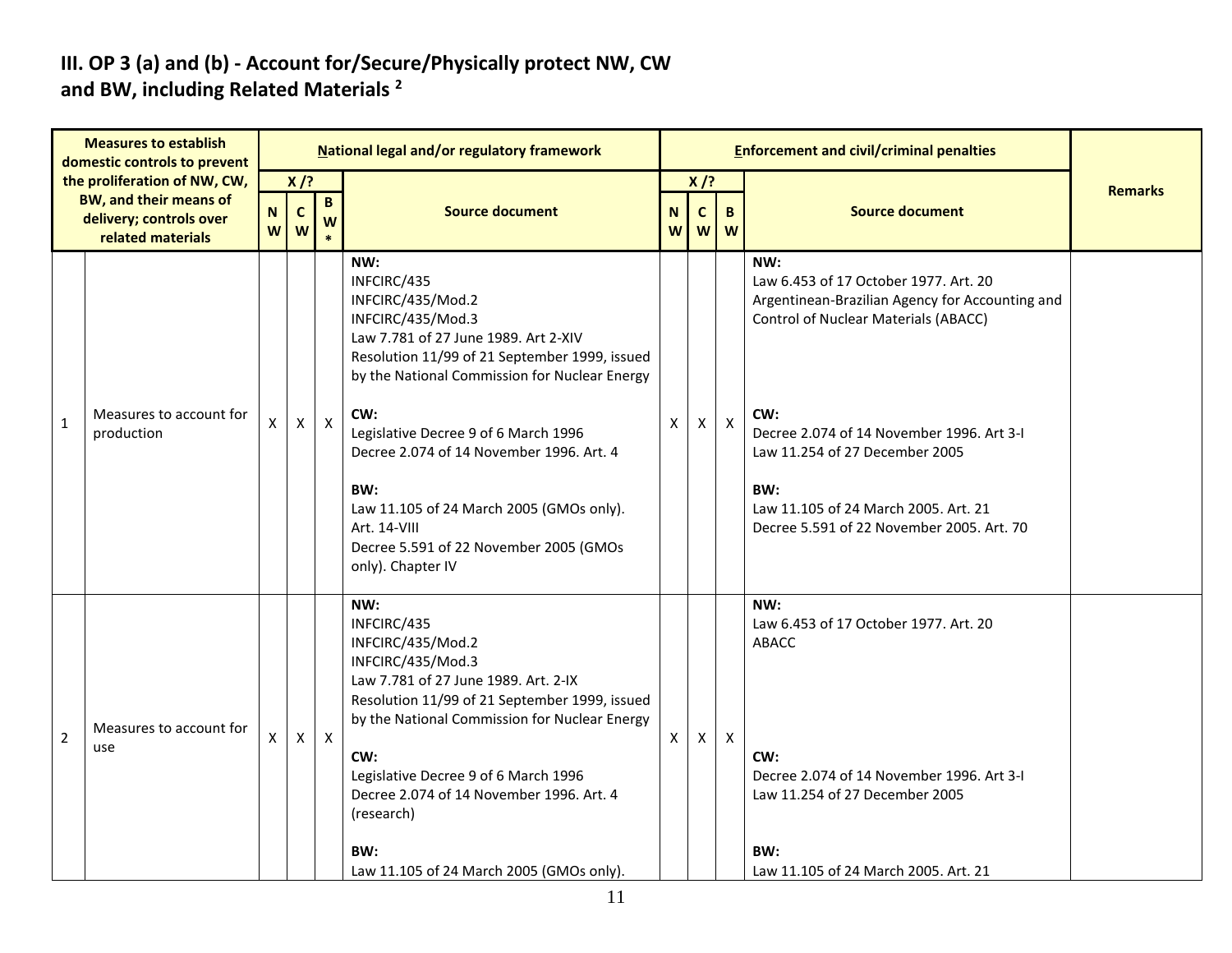|   |                                      |   |          |              | Art. 14 - VIII<br>Decree 5.591 of 22 November 2005 (GMOs<br>only). Chapter IV                                                                                                                                                                                                                                                                                                                                                                                                                                                                                                                                                                                                   |   |              |              | Decree 5.591 of 22 November 2005. Art. 70                                                                                                                                                                                                                                                     |  |
|---|--------------------------------------|---|----------|--------------|---------------------------------------------------------------------------------------------------------------------------------------------------------------------------------------------------------------------------------------------------------------------------------------------------------------------------------------------------------------------------------------------------------------------------------------------------------------------------------------------------------------------------------------------------------------------------------------------------------------------------------------------------------------------------------|---|--------------|--------------|-----------------------------------------------------------------------------------------------------------------------------------------------------------------------------------------------------------------------------------------------------------------------------------------------|--|
| 3 | Measures to account for<br>storage   | X | $\times$ | $\mathsf{X}$ | NW:<br>INFCIRC/435<br>INFCIRC/435/Mod.2<br>INFCIRC/435/Mod.3<br>Law 7.781 of 27 June 1989. Art. 2-IX<br>Resolution 11/99 of 21 September 1999, issued<br>by the National Commission for Nuclear Energy<br>CW:<br>Decree 2.074 of 14 November 1996. Art 3-I<br>Law 11.254 of 27 December 2005<br>BW:<br>Law 11.105 of 24 March 2005 (GMOs only).<br>Art. 14 - VIII<br>Decree 5.591 of 22 November 2005 (GMOs<br>only). Chapter IV                                                                                                                                                                                                                                                | X | X            | $\mathsf{X}$ | NW:<br>Law 6.453 of 17 October 1977. Art. 22<br>ABACC<br>CW:<br>Decree 2.074 of 14 November 1996. Art. 3-I<br>Law 11.254 of 27 December 2005<br>BW:<br>Law 11.105 of 24 March 2005. Art. 21<br>Decree 5.591 of 22 November 2005. Art. 70                                                      |  |
| 4 | Measures to account for<br>transport |   |          | $X \mid X$   | NW/CW/BW:<br>Resolution 5.848 of 25 June 2019. Chapter V<br>issued by the National Agency for Land<br>Transportation (ANTT)<br>Resolution 2.239 of 15 September 2011 issued<br>by National Waterway Transport Agency<br>(ANTAQ)<br>NW:<br>INFCIRC/435<br>INFCIRC/435/Mod.1<br>INFCIRC/435/Mod.3<br>Law 7.781 of 27 June 1989. Art. 2-IX<br>Resolution 013/88 of 1 August 1988, issued by<br>the National Commission of Nuclear Energy<br>Resolution 11/99 of 21 September 1999, issued<br>by the National Commission for Nuclear Energy<br>CW:<br>Decree 1.797 of 25 January 1996 -<br>Enforcement of the Partial Scope Treaty to<br>Facilitate the Transportation of Hazardous | X | $\mathsf{x}$ | $\cdot$      | NW/CW/BW:<br>Resolution 5.848 of 25 June 2019. Chapter VI,<br>issued by the National Agency for Land<br>Transportation (ANTT)<br>NW:<br>Law 6.453 of 17 October 1977. Art. 22<br>ABACC<br>CW:<br>Decree-Law 2.063 of 6 October 1983 (provides<br>for fines to be applied for infringements of |  |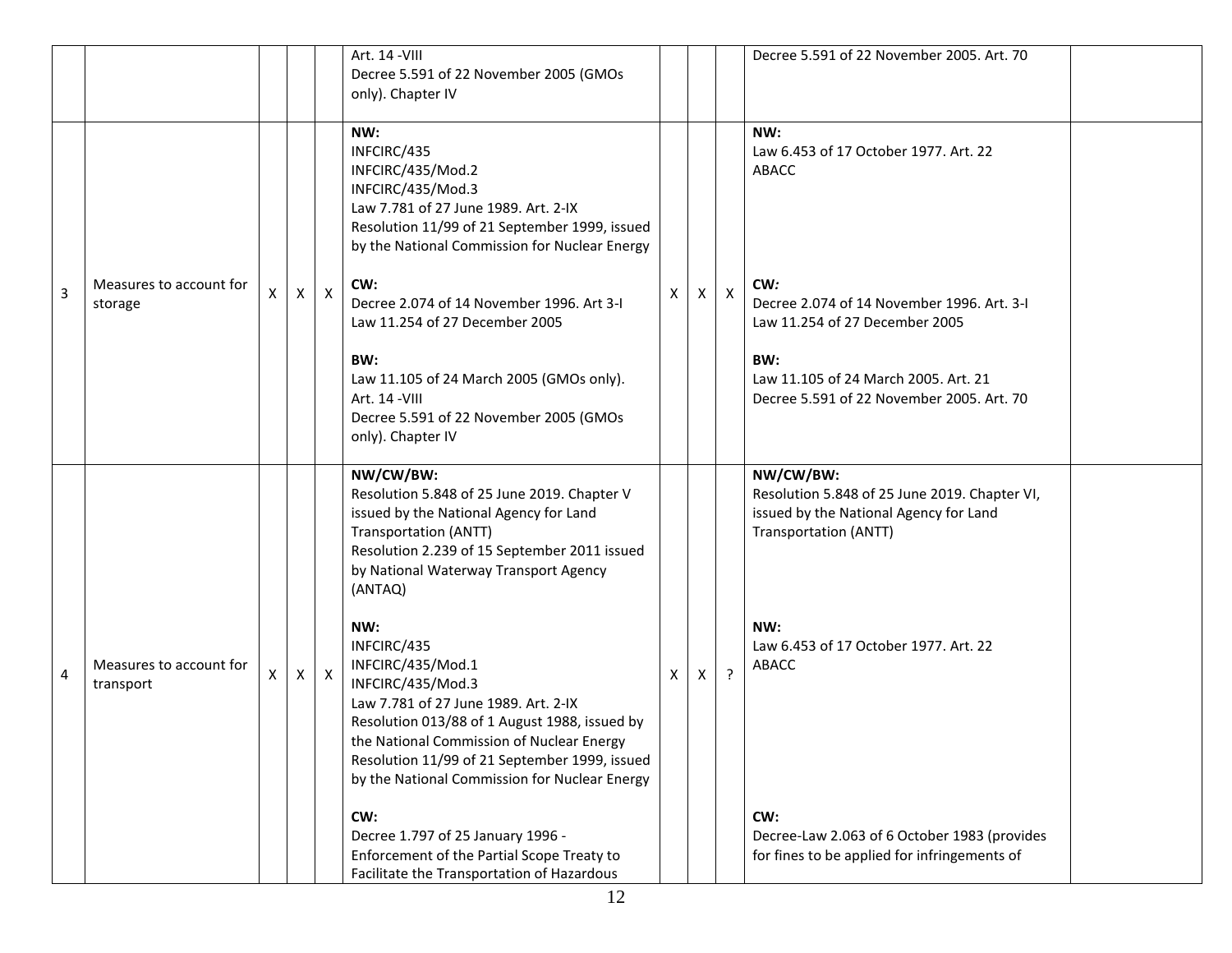|                |                                  |   |              |              | <b>Materials within Mercosur</b><br>Decree 2.866 of 7 December 1998 - First<br><b>Additional Protocol</b><br>Administrative Act 22 of 19 January 2001 -<br>Inspection of Road Transportation                                                                                                                                                                                        |   |          |              | regulations, for the conduct of road<br>transportation of hazardous bulks or products)                                                                                                                                                     |  |
|----------------|----------------------------------|---|--------------|--------------|-------------------------------------------------------------------------------------------------------------------------------------------------------------------------------------------------------------------------------------------------------------------------------------------------------------------------------------------------------------------------------------|---|----------|--------------|--------------------------------------------------------------------------------------------------------------------------------------------------------------------------------------------------------------------------------------------|--|
|                |                                  |   |              |              | BW:<br>Law 11.105 of 24 March 2005 (GMOs only)<br>Decree 5.591 of 22 November 2005<br>Instruction 175-004, REV.B of 21 August 2017,<br>issued by the National Civil Aviation Agency.<br>Section 8.5<br>Ministerial Order 472 of 9 March 2009, issued<br>by the Ministry of Health<br>Resolution 20 of 10 April 2014, issued by<br>National Sanitary Surveillance Agency<br>(ANVISA) |   |          |              | BW:<br>Law 11.105 of 24 March 2005<br>Decree 5.591 of 22 November 2005                                                                                                                                                                     |  |
| 5              | Measures to secure<br>production | X |              |              | NW:<br>Law 12.731 of 21 November 2012                                                                                                                                                                                                                                                                                                                                               | х |          |              | NW:<br>Law 6.453 of 17 October 1977. Chapter II (on<br>liability for nuclear damages)                                                                                                                                                      |  |
| 6              | Measures to secure use           | X |              |              | NW:<br>Law 12.731 of 21 November 2012<br>Law 7.781 of 27 June 1989. Art 2-X (on the<br>mandate of the National Commission of<br>Nuclear Energy)                                                                                                                                                                                                                                     | x |          |              | NW:<br>Law 6.453 of 17 October 1977. Chapter II (on<br>liability for nuclear damages)                                                                                                                                                      |  |
| $\overline{7}$ | Measures to secure<br>storage    | X | X            | X            | NW/CW/BW:<br>Resolution 52 of 20 December 2018, of<br><b>CONPORTOS (National Commission for Public</b><br>Security at Ports, Terminals, and Waterways),<br>internalizes the ISPS provisions.<br>NW:<br>Law 12.731 of 21 November 2012                                                                                                                                               | X | X        | Χ            | NW/CW/BW:<br><b>CONPORTOS Resolution 52 of 20 December</b><br>2018 (National Commission for Public Security at<br>Ports, Terminals and Waterways)<br>NW:<br>Law 6.453 of 17 October 1977. Chapter II (on<br>liability for nuclear damages) |  |
| 8              | Measures to secure<br>transport  | X | $\mathsf{X}$ | $\mathsf{X}$ | NW/CW/BW:<br>Regulation 204 of 20 May 1997, updated by<br>Regulation 420/2004 of 12 February 2004<br>(Complementary Instructions to Road and                                                                                                                                                                                                                                        | X | $\times$ | $\mathsf{X}$ | NW/CW/BW:<br>Law 121, of 9 February 2006, created the<br>National System for the Prevention, Control and<br>Suppression of Vehicle and Cargo Theft and<br>Robbery. Art. 8                                                                  |  |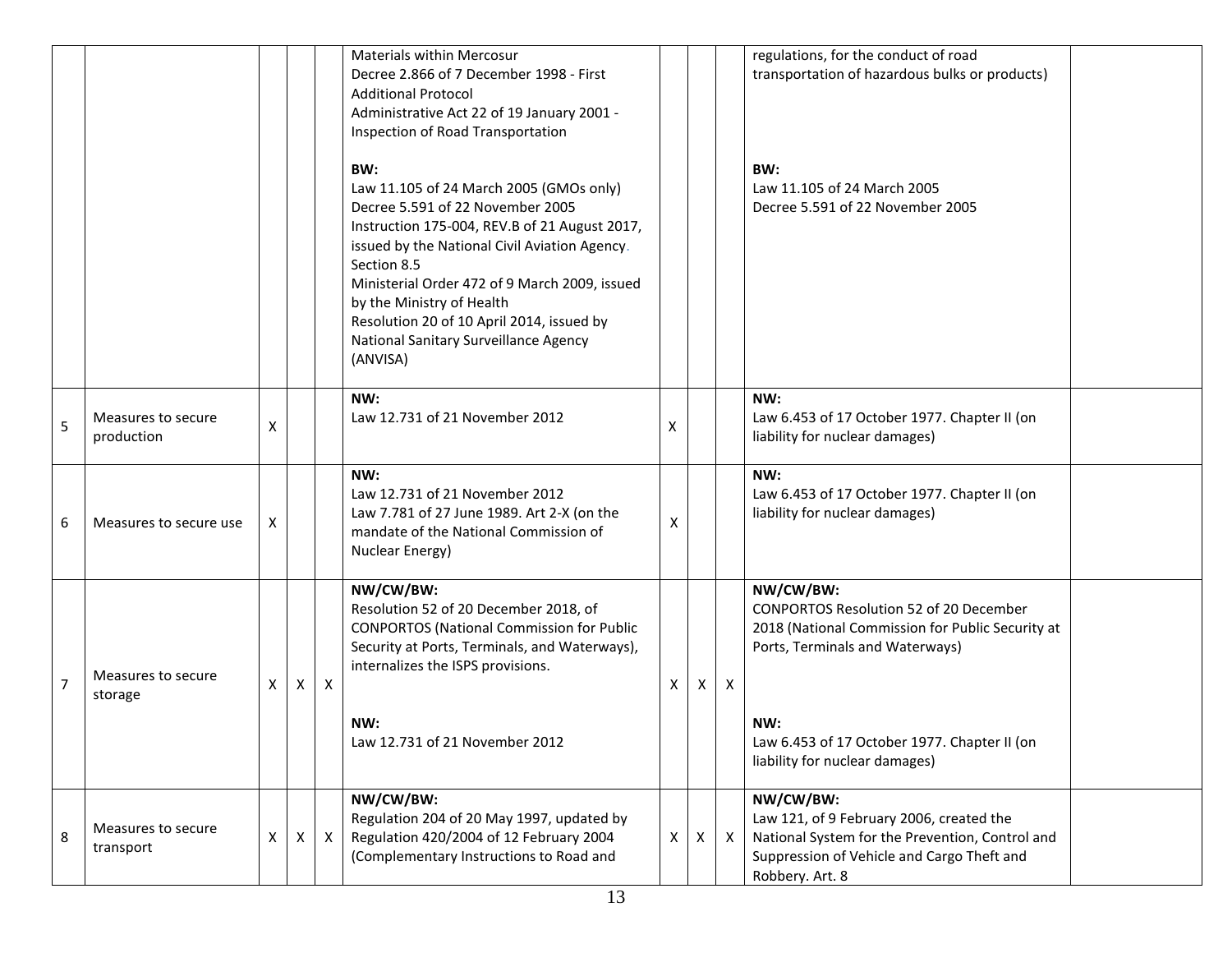|   |                                 |   | Railway Transportation of Dangerous Products<br>(radioactive))<br><b>ISPS Code</b><br>Resolution 2.239 of September 2011 issued by<br>National Waterway Transport Agency (ANTAQ)<br>Law 121 of 9 February 2006 (created the<br>National System for the Prevention, Control<br>and Suppression of Vehicle and Cargo Theft<br>and Robbery), regulated by Decree 8.614 of 22<br>December 2015 |   |                                                                                                                                                       |  |
|---|---------------------------------|---|--------------------------------------------------------------------------------------------------------------------------------------------------------------------------------------------------------------------------------------------------------------------------------------------------------------------------------------------------------------------------------------------|---|-------------------------------------------------------------------------------------------------------------------------------------------------------|--|
|   |                                 |   | NW:<br>Law 12.731 of 21 November 2012<br>Law 7.781 of 27 June 1989. Art 2-X (on the<br>mandate of National Commission of Nuclear<br>Energy)<br>Resolution 013/88 of 1 August 1988, issued by<br>the National Commission of Nuclear Energy                                                                                                                                                  |   | NW:<br>Law 6.453 of 17 October 1977                                                                                                                   |  |
|   |                                 |   | CW:<br>Administrative Act 22 of 19 January 2001<br>Act 349 of 10 June 2002<br>Instruction 1.602, 7/88 DAC<br>Decree 96.044 of 18 May 1988<br>Administrative Act 3 of 26 May 1995<br>Administrative Act 204 of 26 May 1997                                                                                                                                                                  |   | CW:<br>Decree-Law 2.063 of 6 October 1983 (fines for<br>violations of regulations, on road transportation<br>of hazardous products)                   |  |
|   |                                 |   | BW:<br>Instruction 175-004, of 4 April 2014, issued by<br>the National Civil Aviation Agency<br>Ministerial Order 472, of 9 March 2009, issued<br>by the Ministry of Health<br>Resolution 20 of 10 April 2014, issued by<br>National Sanitary Surveillance Agency<br>(ANVISA)                                                                                                              |   | BW:<br>Law 11.105 of 24 March 2005<br>Decree 5.591 of 22 November 2005<br>Normative Instruction CTNBio no. 16 of 27 May<br>1998                       |  |
| 9 | Physical protection<br>measures | X | NW:<br>Law 4.118 of 27 August 1962<br>Law 7.781 of 27 June 1989. Art 2-X (on the<br>mandate of the National Commission of<br>Nuclear Energy)<br>Decree 9.600 of 5 December 2018. Art. 5                                                                                                                                                                                                    | X | NW:<br>Decree 95 of 16 April 1991<br>Norm CNEN NN 2.01: Physical Protection of<br>Nuclear Material and Nuclear Facilities. Chapter<br>VI on sanctions |  |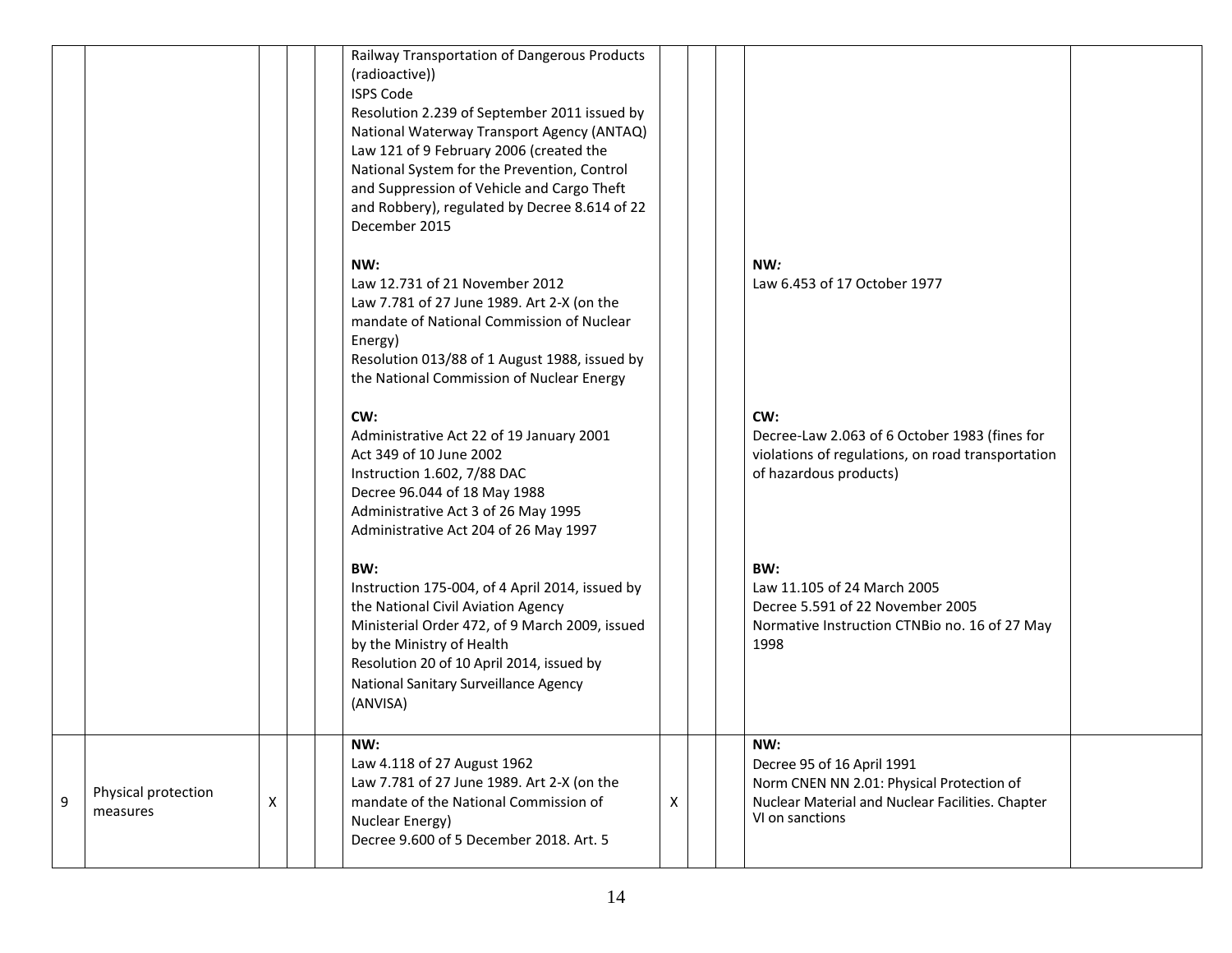|    |                       |   |   |   | NW/CW/BW:<br>Law 12.527 of 18 November 2011 (Access to<br>Information Law) |   |          | NW/CW/BW:<br>Decree 7724 of 16 May 2012 which regulates<br>Law 12.257 of 18 November 2011 (sanctions)                                                                                                                                                                                                                                                                                                                                                                |  |
|----|-----------------------|---|---|---|----------------------------------------------------------------------------|---|----------|----------------------------------------------------------------------------------------------------------------------------------------------------------------------------------------------------------------------------------------------------------------------------------------------------------------------------------------------------------------------------------------------------------------------------------------------------------------------|--|
| 10 | Personnel Reliability | X | X | X |                                                                            | X | $\times$ | Decree 7845 of 14 November 2012<br>Norm 01/NSC of 13 June 2012 (regulates<br>security procedures to accredited personnel to<br>access to classified information)<br>Decree 9.573 of 22 November 2018 (approves<br>the National Policy for Critical Infrastructures)<br>(The Department of Criminal Experts of the<br>Federal Police (DPF) has the primary<br>responsibility for checking criminal records of all<br>hired staff working at critical infrastructures) |  |

2. Related materials: materials, equipment and technology covered by relevant multilateral treaties and arrangements, or included on national control lists, which could be used for the design, development, production or use of nuclear, chemical and biological weapons and their means of delivery.

\* Information required in this section may also be available in the State's Confidence Building Measures report, if submitted to the BWC Implementation Support Unit (online at: [http://www.unog.ch/80256EE600585943/\(httpPages\)/4FA4DA37A55C7966C12575780055D9E8?OpenDocument\)](http://www.unog.ch/80256EE600585943/(httpPages)/4FA4DA37A55C7966C12575780055D9E8?OpenDocument)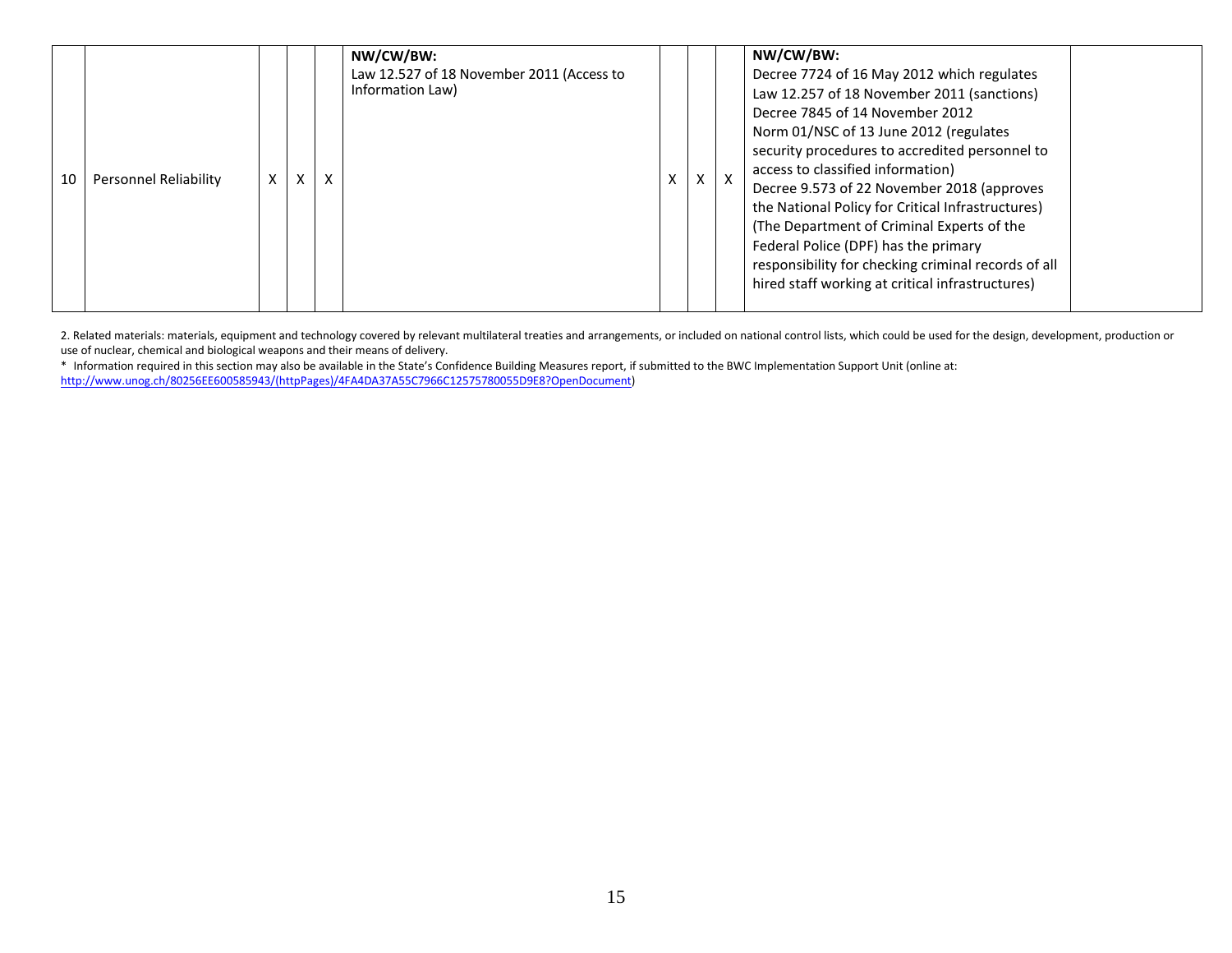### **IV. OP 3 (a) and (b) - Account for/Secure/Physically protect NW including Related Materials (NW specific)**

|                | <b>Measures to establish</b>                                                                                                                                      |                                                                                                                                                                                                                           |  |  |  |  |  |  |  |  |
|----------------|-------------------------------------------------------------------------------------------------------------------------------------------------------------------|---------------------------------------------------------------------------------------------------------------------------------------------------------------------------------------------------------------------------|--|--|--|--|--|--|--|--|
|                | domestic controls to prevent<br>the proliferation of NW, and<br>their means of delivery;<br>controls over related<br>materials                                    | <b>Source document</b>                                                                                                                                                                                                    |  |  |  |  |  |  |  |  |
| $\mathbf{1}$   | National regulatory<br>authority                                                                                                                                  | National Commission of Nuclear Energy (CNEN) (Law 4.118 of 27 August 1962)                                                                                                                                                |  |  |  |  |  |  |  |  |
| 2              | Licensing of nuclear<br>installations/entities/<br>use of materials                                                                                               | National Commission for Nuclear Energy (CNEN)<br>Law 7.781 of 27 June 1989. Art. 2-IX                                                                                                                                     |  |  |  |  |  |  |  |  |
| 3              | <b>IAEA Safeguards</b><br>Agreements                                                                                                                              | Agreement of 13 December 1991 between Argentina, Brazil, ABACC and IAEA for the Application of Safeguards<br>INFCIRC/435<br>INFCIRC/435/Mod.1<br>INFCIRC/435/Mod.2<br>INFCIRC/435/Mod.3                                   |  |  |  |  |  |  |  |  |
| 4              | IAEA Code of Conduct<br>on Safety and Security<br>of Radioactive Sources                                                                                          | Expressed support                                                                                                                                                                                                         |  |  |  |  |  |  |  |  |
| 5              | Supplementary<br>Guidance on the Import<br>and Export of<br>Radioactive Sources of<br>the Code of Conduct on<br>the Safety and Security<br>of Radioactive Sources | Expressed support                                                                                                                                                                                                         |  |  |  |  |  |  |  |  |
| 6              | IAEA Incident and<br><b>Trafficking Database</b>                                                                                                                  | Participates                                                                                                                                                                                                              |  |  |  |  |  |  |  |  |
| $\overline{7}$ | <b>Integrated Nuclear</b><br>Security Support Plan<br>(INSSP) / International<br><b>Physical Protection</b><br><b>Advisory Service (IPPAS)</b>                    |                                                                                                                                                                                                                           |  |  |  |  |  |  |  |  |
| 8              | Applying the physical<br>protection<br>recommendations in<br>INFCIRC/225/Rev.5                                                                                    | Nuclear Regulation NN 2.01, "Physical Protection of Nuclear Materials and Facilities", issued by CNEN (National Commission<br>of Nuclear Energy) in November 2019, based, inter alia, on INFCIRC/225/Rev. 5 (IAEA NSS 13) |  |  |  |  |  |  |  |  |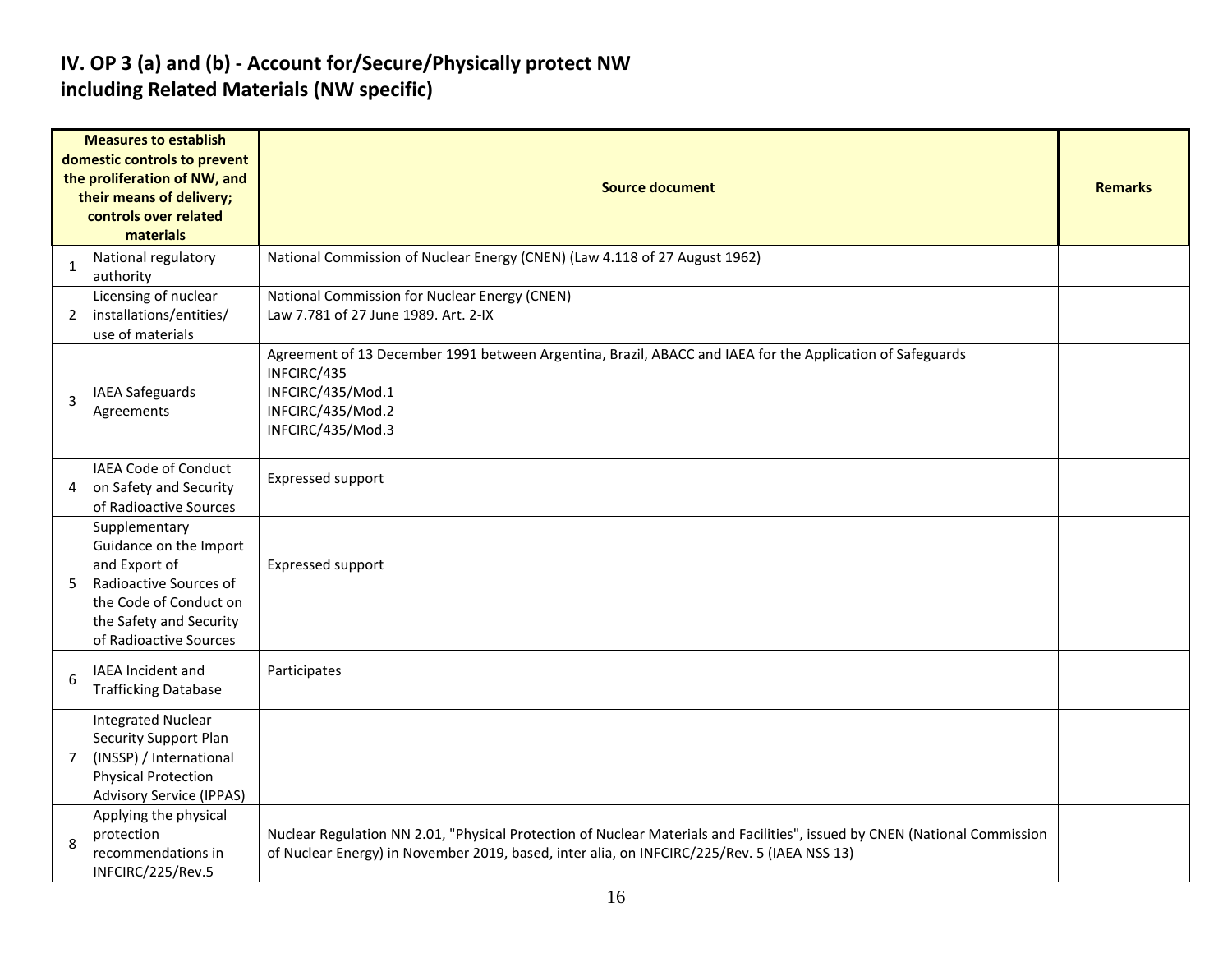|    | <b>Other Agreements</b><br>related to IAEA                                                | Vienna Convention on Civil Liability for Nuclear Damage<br>Convention on Early Notification of a Nuclear Accident<br>Convention on Assistance in the Case of a Nuclear Accident or Radiological Emergency<br>Convention on Nuclear Safety<br>Joint Convention on the Safety of Spent Fuel Management and on the Safety of Radioactive Waste Management<br>Protocol to Amend the Vienna Convention on Civil Liability for Nuclear Damage<br>Co-operation Agreement for the Promotion of Nuclear Science and Technology in Latin America and the Caribbean (ARCAL) |  |
|----|-------------------------------------------------------------------------------------------|------------------------------------------------------------------------------------------------------------------------------------------------------------------------------------------------------------------------------------------------------------------------------------------------------------------------------------------------------------------------------------------------------------------------------------------------------------------------------------------------------------------------------------------------------------------|--|
| 10 | National legislation and<br>regulations related to<br>nuclear material<br>including CPPNM | Decree 2.648 of 1 July 1998                                                                                                                                                                                                                                                                                                                                                                                                                                                                                                                                      |  |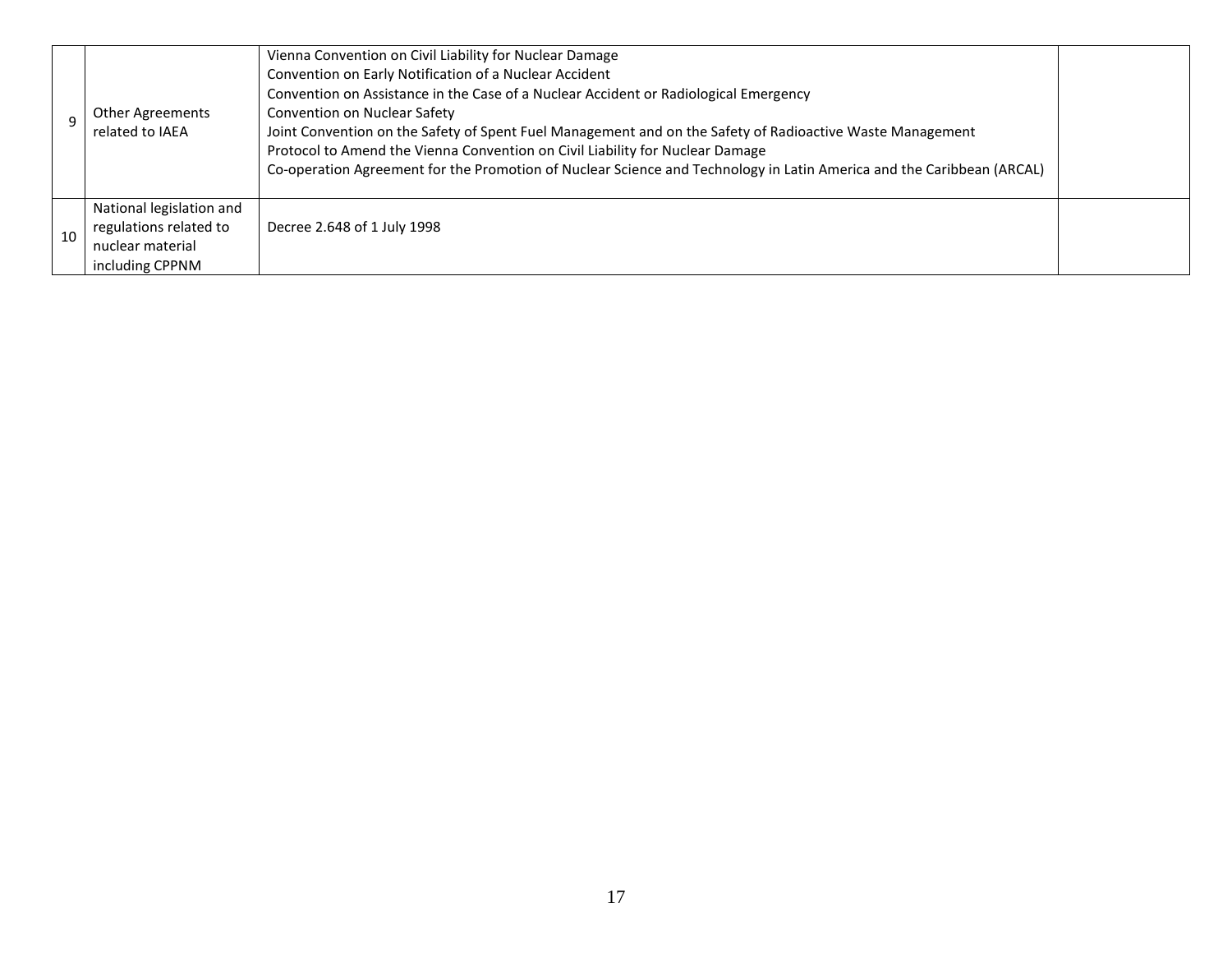### **V. OP 3 (a) and (b) - Account for/Secure/Physically protect CW including Related Materials (CW specific)**

|   | <b>Measures to establish</b><br>domestic controls to prevent<br>the proliferation of CW, and<br>their means of delivery;<br>controls over related<br>materials | Source document                                                                                                                                   | <b>Remarks</b> |
|---|----------------------------------------------------------------------------------------------------------------------------------------------------------------|---------------------------------------------------------------------------------------------------------------------------------------------------|----------------|
| L | National CWC authority                                                                                                                                         | National Authority, Coordination-General of Sensitive Items, Ministry of Science, Technology and Innovations. Decree 2.074<br>of 14 November 1996 |                |
| 2 | Licensing/registration of<br>installations/facilities/<br>persons/entities/use/<br>handling of related<br>materials                                            | Decree 2.074 of 14 November 1996                                                                                                                  |                |
| 3 | Old or abandoned<br>chemical weapons                                                                                                                           |                                                                                                                                                   |                |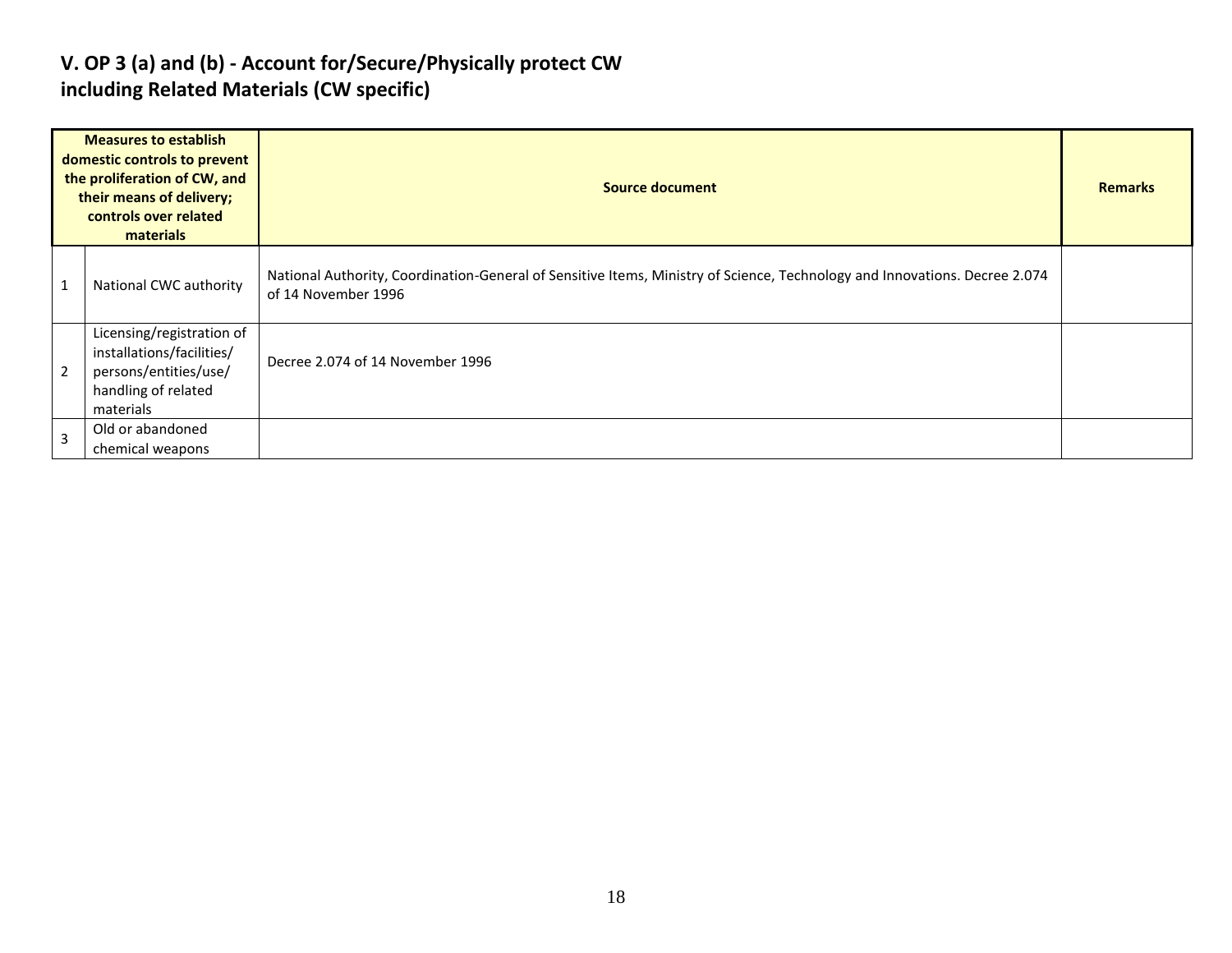### **VI. OP 3 (a) and (b) - Account for/Secure/Physically protect BW including Related Materials (BW specific)**

| <b>Measures to establish</b><br>domestic controls to prevent<br>the proliferation of BW, their<br>means of delivery; controls<br>over related materials | Source document                                |  |  |  |  |
|---------------------------------------------------------------------------------------------------------------------------------------------------------|------------------------------------------------|--|--|--|--|
| Licensing/registration of<br>installations/facilities/<br>persons/entities/use/<br>handling of materials                                                | National Sanitary Surveillance Agency (ANVISA) |  |  |  |  |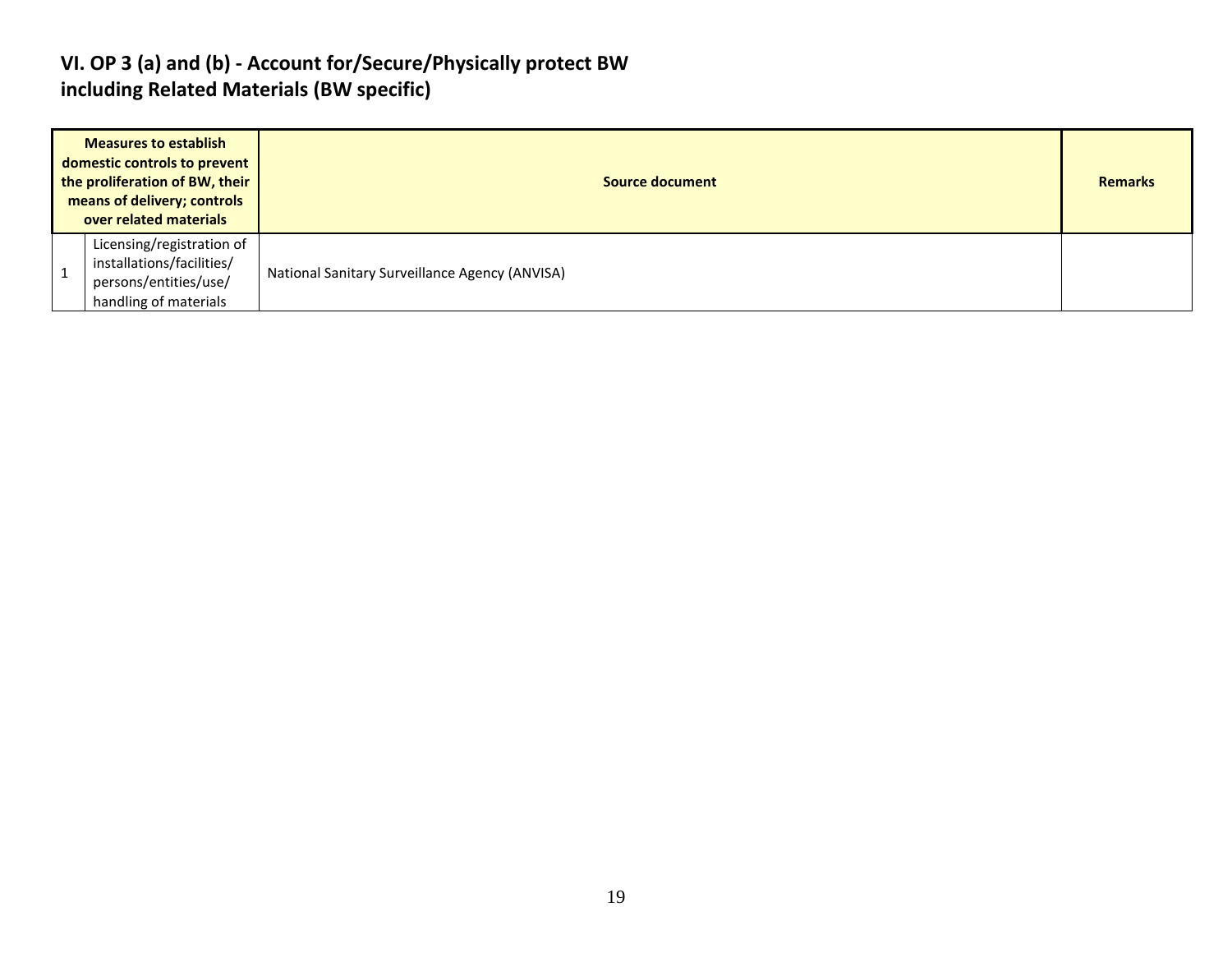# **VII. OP 3 (c) and (d) and related matters from OP 6 - Controls of NW,**

### **CW and BW, including Related Materials**

|                                                                                                              | <b>Border controls and export</b><br>and trans-shipment controls<br>to prevent the proliferation |        |                            |              | <b>National legal framework</b>                                                                                                                                                                                                                                                                                                                                                                                                                       |   |                                      |                           | <b>Enforcement and civil/criminal penalties</b>                                                                                                                                                                                                                                                                                                                                                                                                                                                                               |                |
|--------------------------------------------------------------------------------------------------------------|--------------------------------------------------------------------------------------------------|--------|----------------------------|--------------|-------------------------------------------------------------------------------------------------------------------------------------------------------------------------------------------------------------------------------------------------------------------------------------------------------------------------------------------------------------------------------------------------------------------------------------------------------|---|--------------------------------------|---------------------------|-------------------------------------------------------------------------------------------------------------------------------------------------------------------------------------------------------------------------------------------------------------------------------------------------------------------------------------------------------------------------------------------------------------------------------------------------------------------------------------------------------------------------------|----------------|
| of nuclear, chemical and<br>biological weapons and their<br>means of delivery including<br>related materials |                                                                                                  | N<br>W | $X$ /?<br>$\mathbf c$<br>W | B<br>W       | <b>Source document</b>                                                                                                                                                                                                                                                                                                                                                                                                                                |   | $X$ /?<br>B<br>N<br>C<br>W<br>W<br>W |                           | <b>Source document</b>                                                                                                                                                                                                                                                                                                                                                                                                                                                                                                        | <b>Remarks</b> |
| 1                                                                                                            | Border control to<br>detect, deter, prevent<br>and combat illicit<br>trafficking                 | X      | $\mathsf{X}$               | $\mathsf{X}$ | NW/CW/BW:<br>Decree-Law 37 of 18 November 1966, as<br>amended<br>Decree 6.759 of 5 February 2009 (Regulates<br>the administration of customs activities, and<br>the inspection, control and taxation of foreign<br>trade operations)<br>Consolidation of Ministerial Acts (Imports),<br>Ministerial Act 17 of 1 December 2003, as<br>amended<br>Consolidation of Ministerial Acts (Exports),<br>Ministerial Act 12 of 3 September 2003, as<br>amended | X | $\mathsf{X}$                         | $\boldsymbol{\mathsf{X}}$ | NW/CW/BW:<br>Penal Code (Decree-Law 2.848 of 1940) as<br>amended. Art. 334<br>Law 9.112 of 10 October 1995. Art. 6<br>Department of Civil Aviation, Air Force<br>Command: enforces at airports<br>Law 12.815 of 5 June 2013 (on ports and port<br>installations and the activities carried out by<br>port operators)<br>Federal Revenue of Brazil - RFB (Customs<br>Administration)<br>Ministry of Economy<br>BW:<br>Brazilian Sanitary Surveillance Agency (ANVISA)<br>International Agricultural Surveillance<br>(VIGIAGRO) |                |
| $\overline{2}$                                                                                               | Law enforcement to<br>detect, deter, prevent<br>and combat illicit<br>trafficking                | X      | $\mathsf{X}$               | $\mathsf{X}$ | NW/CW/BW:<br>Federal Revenue and Customs Secretariat (SFR)<br>as well as Police and Armed Forces as<br>subsidiaries<br>Law 9.112 of 10 October 1995. Art. 5<br>NW:<br>National Commission of Nuclear Energy<br>CW:<br>Ministry of Science, Technology and<br>Innovations                                                                                                                                                                              | X | $\mathsf{X}$                         | $\boldsymbol{X}$          | NW/CW/BW:<br>Federal Revenue and Customs Secretariat (SFR)<br>as well as Police and Armed Forces as<br>subsidiaries<br>Law 9.112 of 10 October 1995. Art. 5<br>NW:<br>National Commission of Nuclear Energy<br>CW:<br>Ministry of Science, Technology and<br>Innovations                                                                                                                                                                                                                                                      |                |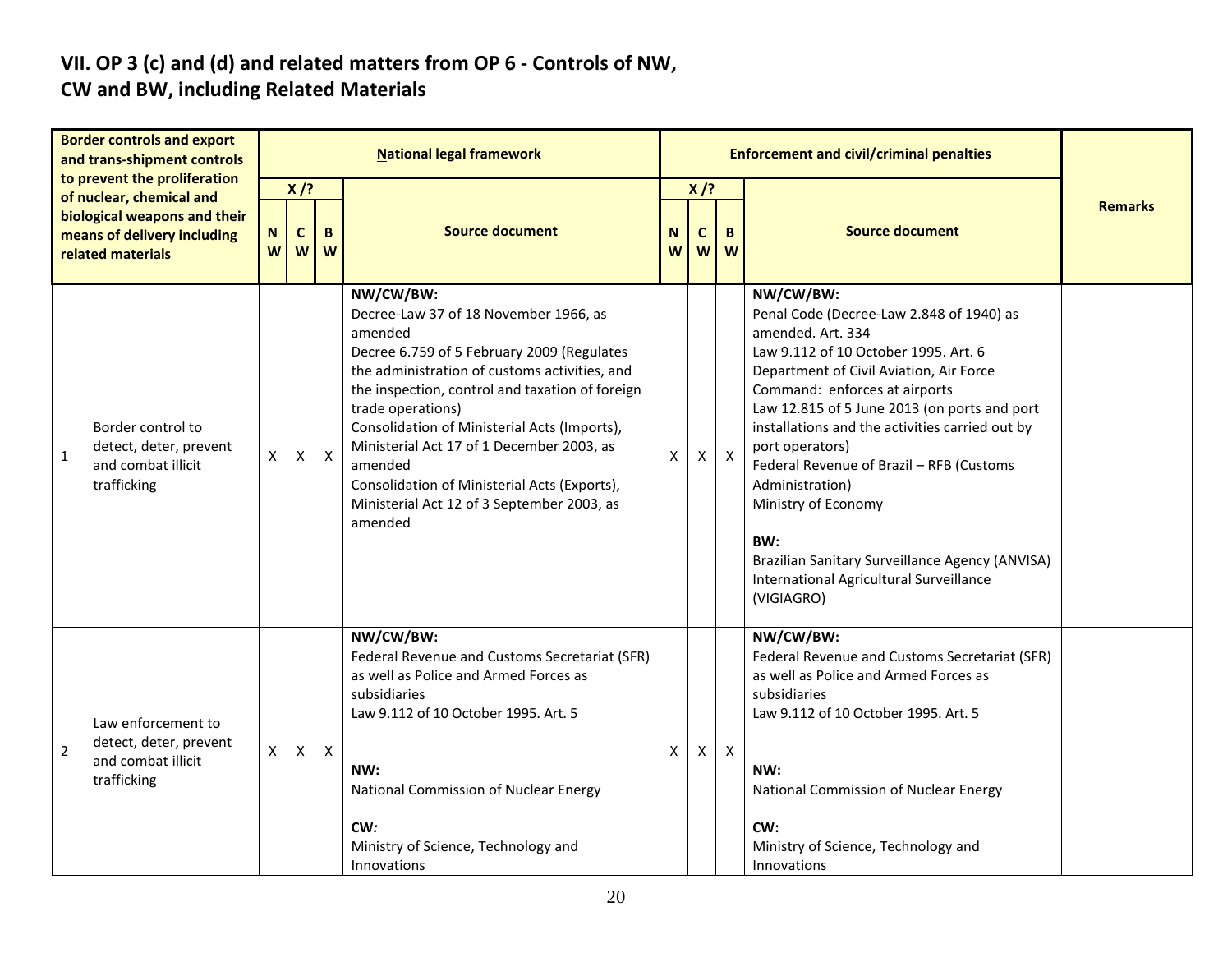|                |                                        |   |   |              | BW:<br>CTNBio (on GMOs)                                                                                                                                                                                                                                                                                                                                                                                                                                                                                                                                                                                                                                                                                                                                                                                                                                                                                                                                                                                                                                     |   |   |              | BW:<br>CTNBio (on GMOs)                                                                                                                                                                                                                                                                                                                          |  |
|----------------|----------------------------------------|---|---|--------------|-------------------------------------------------------------------------------------------------------------------------------------------------------------------------------------------------------------------------------------------------------------------------------------------------------------------------------------------------------------------------------------------------------------------------------------------------------------------------------------------------------------------------------------------------------------------------------------------------------------------------------------------------------------------------------------------------------------------------------------------------------------------------------------------------------------------------------------------------------------------------------------------------------------------------------------------------------------------------------------------------------------------------------------------------------------|---|---|--------------|--------------------------------------------------------------------------------------------------------------------------------------------------------------------------------------------------------------------------------------------------------------------------------------------------------------------------------------------------|--|
| $\overline{3}$ | Border control detection<br>measures   | X | X | $\mathsf{X}$ | NW/CW/BW:<br>The Ministry of Science, Technology and<br>Innovations organises the Course of<br>Identification of Sensitive Goods, aimed at<br>training border controls officers to identify<br>commodities used in the production of WMDs.                                                                                                                                                                                                                                                                                                                                                                                                                                                                                                                                                                                                                                                                                                                                                                                                                  | X | X | $\mathsf{X}$ | NW/CW/BW:<br>The Ministry of Science, Technology and<br>Innovations organises the Course of<br>Identification of Sensitive Goods, aimed at<br>training border controls officers to identify<br>commodities used in the production of WMDs.                                                                                                       |  |
| $\overline{4}$ | Control of brokering                   |   |   |              |                                                                                                                                                                                                                                                                                                                                                                                                                                                                                                                                                                                                                                                                                                                                                                                                                                                                                                                                                                                                                                                             |   |   |              |                                                                                                                                                                                                                                                                                                                                                  |  |
| 5              | Export control<br>legislation in place | X | Χ | $\mathsf{X}$ | NW/CW/BW:<br>Federal Constitution of 1988. Art. 177<br>Law 9.112 of 10 October 1995 (on provisions<br>for the export of sensitive goods and services<br>directly linked)<br>Decree 10.030 of 30 September 2019. Section<br>Ш<br>Law 9.649 of 27 May 2004. Art. 14 II g)<br>Decree-Law 37 of 18 November 1966<br>Ministerial Act SECEX No. 36 of 22 November<br>2007<br>Decree 4.214 of 30 April 2002 (defines the<br>competence of the Inter-ministerial<br>Commission for the exports control of sensitive<br>goods, as set out in Law 9.112 of 10 October<br>1995)<br>Resolution No. 17 of 16 August 2012, issued by<br>the Inter-ministerial Commission for Export<br>Control of Sensitive Goods (CIBES)<br>NW:<br>Law 6.189 of 16 December 1974. Art. 11<br>Law 6.453 of 17 October 1977. Art. 25<br>Decree 1.861 of 12 April 1996 (Regulates Law<br>No. 9.112 of 10 October 10 1995 on the export<br>of sensitive goods and services directly linked)<br>Administrative Act SAE/PR 61 of 12 April 1996<br>Resolution 23 of 18 November 2014, issued by | X | X | $\mathsf{x}$ | NW/CW/BW:<br>Penal Code (Decree-Law 2.848 of 1940) Law<br>9.112 of 10 October 1995. Art 7<br>Inter-ministerial Commission for Export Control<br>of Sensitive Goods: responsible for establishing<br>procedures (CIBES)<br><b>CIBES</b> resolutions<br>NW:<br>Law 6.453 of 17 October 1977. Art. 25<br>(penalises unauthorised export and import) |  |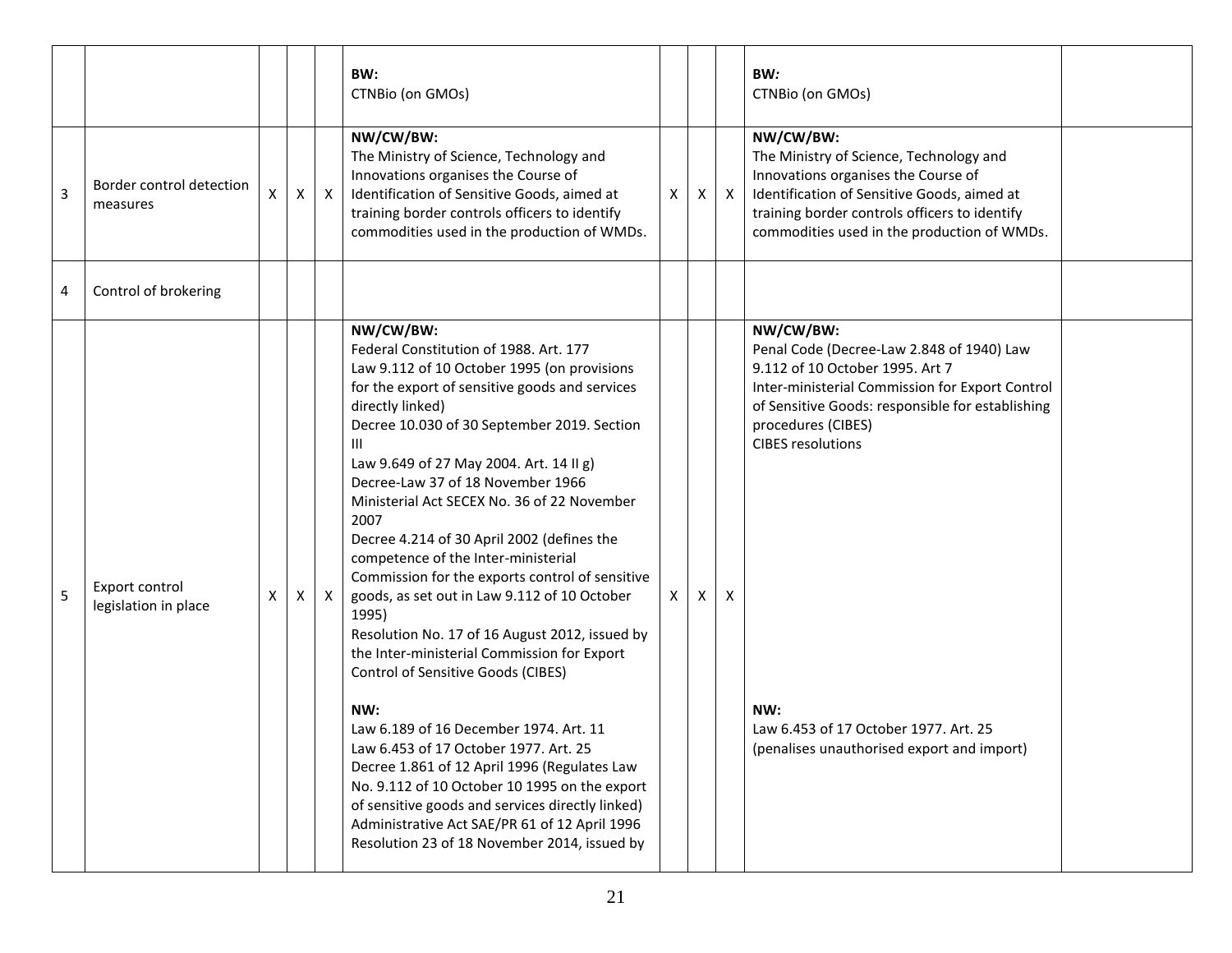|   |                                       |   |   |                  | the Inter-ministerial commission for Export<br>Control of Sensitive Goods (CIBES)<br>Resolution 9 of 2 April 2007, issued by the<br>Inter-ministerial commissions for Export<br>Control of Sensitive Goods (CIBES)<br>Resolution 11 of 21 September 1999, issued by<br>the National Commission for Nuclear Energy                                                                                                                                                                                                                                                                                                                  |   |    |                           | CW:<br>Decree 2.074 of 14 November 1996. Art. 2-VII                                                                                                                                                                                                                                                                                                                                                                                                                                                                                                                                                                                                            |  |
|---|---------------------------------------|---|---|------------------|------------------------------------------------------------------------------------------------------------------------------------------------------------------------------------------------------------------------------------------------------------------------------------------------------------------------------------------------------------------------------------------------------------------------------------------------------------------------------------------------------------------------------------------------------------------------------------------------------------------------------------|---|----|---------------------------|----------------------------------------------------------------------------------------------------------------------------------------------------------------------------------------------------------------------------------------------------------------------------------------------------------------------------------------------------------------------------------------------------------------------------------------------------------------------------------------------------------------------------------------------------------------------------------------------------------------------------------------------------------------|--|
|   |                                       |   |   |                  | BW:<br>Resolution 21 of 19 July 2013, issued by the<br>Inter-ministerial commission for Export Control<br>of Sensitive Goods (CIBES)                                                                                                                                                                                                                                                                                                                                                                                                                                                                                               |   |    |                           | Law 11.254 of 27 December 2005 (establishes<br>administrative and criminal sanctions for<br>activities prohibited by the CWC)                                                                                                                                                                                                                                                                                                                                                                                                                                                                                                                                  |  |
| 6 | Licensing provisions and<br>Authority | X | X | $\boldsymbol{X}$ | NW/CW/BW:<br>Law 9.112 of 10 October 1995, as amended,<br>regulated by Decree 1.861 of 12 April 1996<br>Decree 4.214 of 30 April 2002 (establishes<br>CIBES mandate)<br>Inter-ministerial Commission for Export Control<br>of Sensitive Goods (CIBES)<br>Decree 10.030 of 30 September 2019<br>Regulation 49 of 16 February 2004<br>NW:<br>Law 6.189 of 16 December 1974. Art. 11<br>National Commission for Nuclear Energy<br>(CNEN)<br>CW:<br>Decree 2.074 of 14 November 1996. Art. 4-1<br>BW:<br>Resolution 21 of 19 July 2013, issued by the<br>Inter-Ministerial Commission for Export<br>Control of Sensitive Goods (CIBES) | X | X. | $\boldsymbol{\mathsf{X}}$ | NW/CW/BW:<br>Penal Code (Decree-Law 2.848 of 1940)<br>Law 9.112 of 10 October 1995<br>Decree 1.861 of 12 April 1996<br>Decree 4.214 of 30 April 2002 which<br>establishes the mandate of the Inter-<br>Ministerial Commission for the Export Control<br>of Sensitive Goods (CIBES)<br>Law 6.453 of 17 October 1977 (penalises<br>unauthorised export and import)<br><b>General Coordination for Sensitive Items CGBS</b><br>(within the Ministry of Science, Technology and<br>Innovations), as the Executive-Secretary of<br><b>CIBES</b><br>BW:<br>Ministry of Agriculture and Supply (MAPA),<br>through the Secretariat of Agricultural<br>Protection (SDA) |  |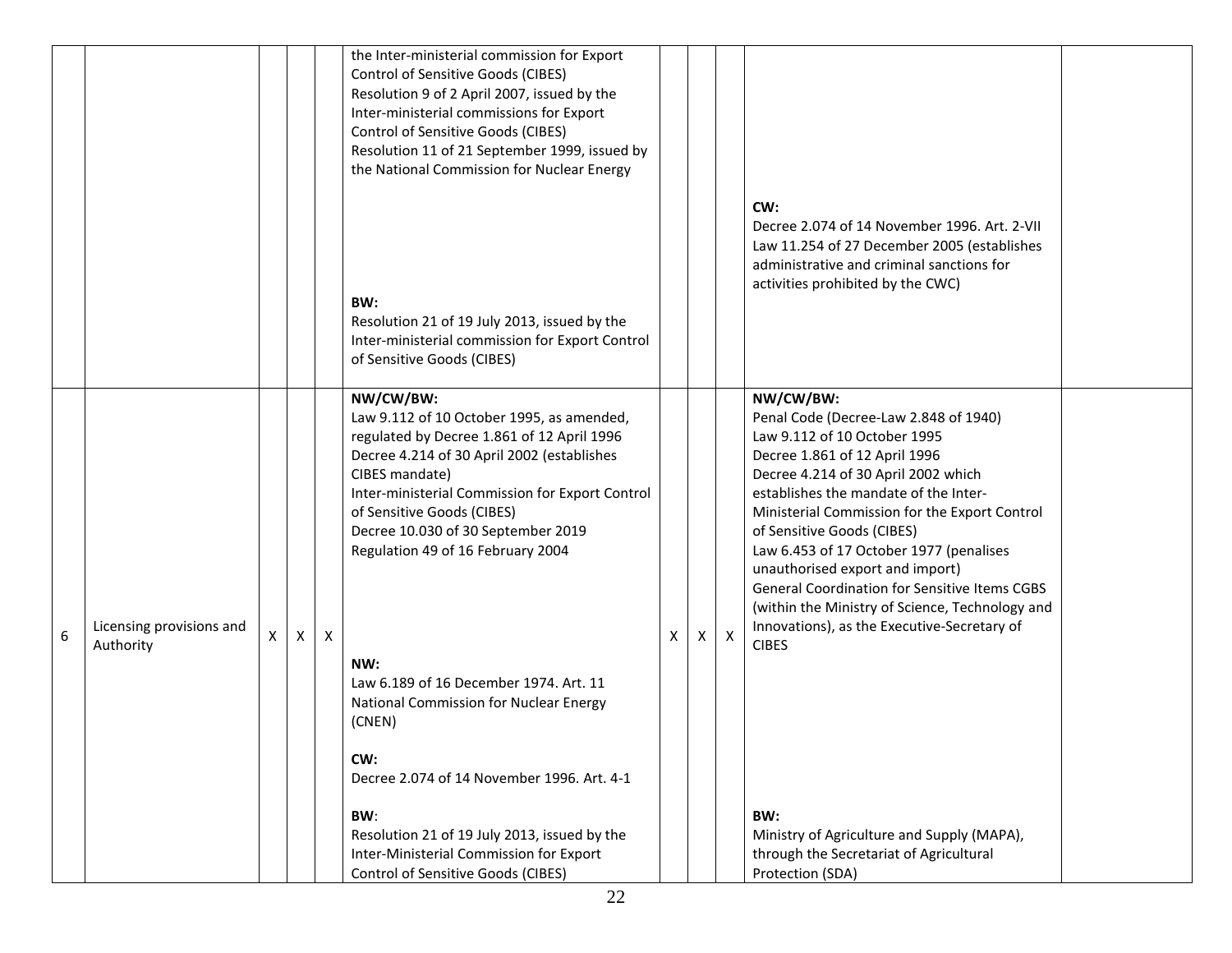|   |                                                            |   |   |              |                                                                                                                                                                                                                                                                                                                                                                                                                                                                                                                                                                                                                                                                                                                                                                                                                                                                                                                                                                                                                                                                                                   |                           |   |              | Resolution 21 of 19 July 2013, issued by the                                                                                                                                                                                                                                                                                                |  |
|---|------------------------------------------------------------|---|---|--------------|---------------------------------------------------------------------------------------------------------------------------------------------------------------------------------------------------------------------------------------------------------------------------------------------------------------------------------------------------------------------------------------------------------------------------------------------------------------------------------------------------------------------------------------------------------------------------------------------------------------------------------------------------------------------------------------------------------------------------------------------------------------------------------------------------------------------------------------------------------------------------------------------------------------------------------------------------------------------------------------------------------------------------------------------------------------------------------------------------|---------------------------|---|--------------|---------------------------------------------------------------------------------------------------------------------------------------------------------------------------------------------------------------------------------------------------------------------------------------------------------------------------------------------|--|
|   |                                                            |   |   |              |                                                                                                                                                                                                                                                                                                                                                                                                                                                                                                                                                                                                                                                                                                                                                                                                                                                                                                                                                                                                                                                                                                   |                           |   |              | Inter-Ministerial Commission for Export                                                                                                                                                                                                                                                                                                     |  |
|   |                                                            |   |   |              |                                                                                                                                                                                                                                                                                                                                                                                                                                                                                                                                                                                                                                                                                                                                                                                                                                                                                                                                                                                                                                                                                                   |                           |   |              | Control of Sensitive Goods - CIBES (3.2.2 b.1)                                                                                                                                                                                                                                                                                              |  |
| 7 | Control lists of<br>materials, equipment<br>and technology | X | Χ | X            | NW/CW/BW:<br>Law 9.112 of 10 October 1995, as amended<br>Inter-ministerial Regulation 631 MCT/MD - List<br>of Sensitive Goods<br>Resolution 25 of 2 February 2016 issued by the<br>Inter-Ministerial Commission for Export<br>Control of Sensitive Goods (CIBES) on the<br>update of control lists<br>NW:<br>Decree 1.861 of 12 April 1996 regulates Law<br>9.112 of 10 October 1995: List of Nuclear<br>Equipment, Material or Technology<br>Ordinance MCTIC 1.405 of 29 December 2014:<br>List of Dual-use Equipment and Material and<br><b>Related Technology</b><br>Resolution 23 of 18 November 2014, issued by<br>the Inter-ministerial commission for Export<br>Control of Sensitive Goods (CIBES) (list update)<br>CW:<br>Inter-ministerial Regulation 631 MCT/MD - List<br>of Sensitive Goods (mustard gas)<br>Ministerial Order 436 and 437 of 14 June 2012,<br>issued by the Ministry of Science, Technology<br>and Innovations<br>BW:<br>Resolution 13 of 10 March 2010, issued by the<br>Inter-Ministerial Commission for Export<br>Control of Sensitive Goods (CIBES) (list update) | X                         | X | X            | NW/CW/BW:<br>Law 9.112 of 10 October 1995. Art. 6<br>Resolution 25 of 2 February 2016 issued by the<br>Inter-Ministerial Commission for Export<br>Control of Sensitive Goods (CIBES) on the<br>update of control lists<br>Inter-Ministerial Commission for Export<br>Control of Sensitive Goods: responsible for<br>establishing procedures |  |
| 8 | Intangible technology<br>transfers                         | X | Χ | $\mathsf{x}$ | NW/CW/BW:<br>Law 9.112 of 10 October 1995. Arts. 1-2<br>(provision of technical data or technical<br>assistance)                                                                                                                                                                                                                                                                                                                                                                                                                                                                                                                                                                                                                                                                                                                                                                                                                                                                                                                                                                                  | $\boldsymbol{\mathsf{X}}$ | X | $\times$     | NW/CW/BW:<br>Law 9.112 of 10 October 1995. Arts. 1-2<br>(provision of technical data or technical<br>assistance)                                                                                                                                                                                                                            |  |
| 9 | Inclusion of means of<br>delivery                          | X | X | $\mathsf{X}$ | NW/CW/BW:<br>Law 9.112 of 10 October 1995                                                                                                                                                                                                                                                                                                                                                                                                                                                                                                                                                                                                                                                                                                                                                                                                                                                                                                                                                                                                                                                         | X                         | X | $\mathsf{X}$ | NW/CW/BW:<br>Resolution 17 of 16 August 2012 issued by the                                                                                                                                                                                                                                                                                  |  |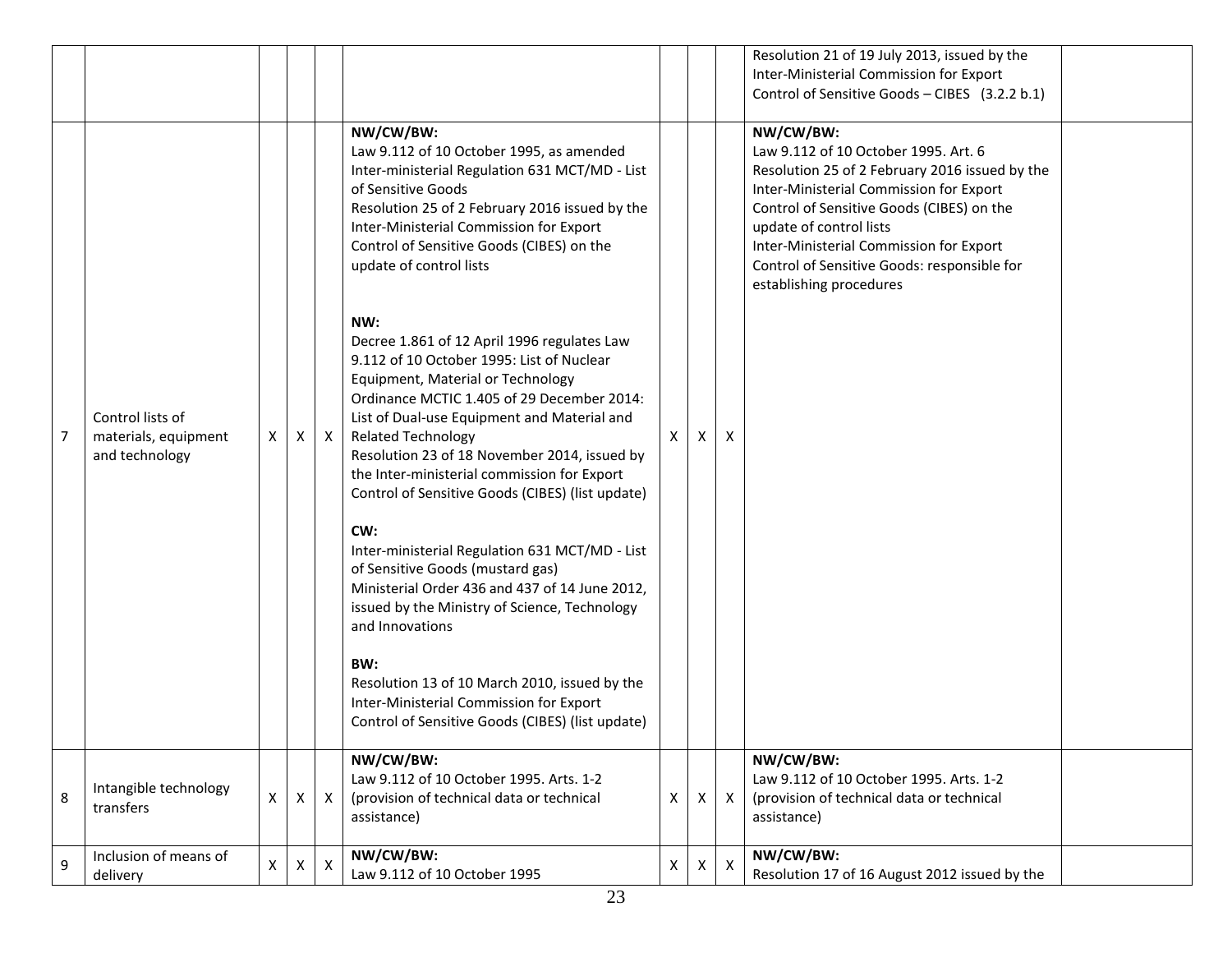|    |                        |   |   |              | Resolution 17 of 16 August 2012 issued by the<br>Inter-Ministerial Commission for Export<br>Control of Sensitive Goods (CIBES)<br>Resolution 25 of 2 February 2016, issued by<br>the Inter-Ministerial Commission for Export<br>Control of Sensitive Goods (CIBES) on the<br>update of control lists |              |              |                           | Inter-Ministerial Commission for Export<br>Control of Sensitive Goods (CIBES)<br>Resolution 25 of 2 February 2016, issued by the<br>Inter-Ministerial Commission for Export<br>Control of Sensitive Goods (CIBES) on the<br>update of control lists                                                                                                                                                                      |  |
|----|------------------------|---|---|--------------|------------------------------------------------------------------------------------------------------------------------------------------------------------------------------------------------------------------------------------------------------------------------------------------------------|--------------|--------------|---------------------------|--------------------------------------------------------------------------------------------------------------------------------------------------------------------------------------------------------------------------------------------------------------------------------------------------------------------------------------------------------------------------------------------------------------------------|--|
| 10 | End-user controls      | X | X | $\mathsf{x}$ | NW/CW/BW:<br>Law 9.112 of 10 October 1995. Art. 3<br>NW:<br>Resolution 9 of 2 April 2007, issued by the<br>Inter-ministerial commission for Export Control<br>of Sensitive Goods (CIBES)                                                                                                             | X            | X            | $\boldsymbol{\mathsf{X}}$ | NW/CW/BW:<br>Law 9.112 of 10 October 1995. Art. 6<br>NW:<br>Resolution 9 of 2 April 2007, issued by the<br>Inter-Ministerial Commission for Export<br>Control of Sensitive Goods (CIBES) on<br>procedures for issuing of End-User certificates<br>during import of nuclear items<br>BW:<br>Resolution 21 of 19 July 2013, issued by the<br>Inter-Ministerial Commission for Export<br>Control of Sensitive Goods (CIBES) |  |
| 11 | Catch all clause       | X | Χ | $\mathsf{X}$ | NW/CW/BW:<br>Law 9.112 of 10 October 1995. Art 3, II) 3                                                                                                                                                                                                                                              | $\mathsf{X}$ | X            | $\boldsymbol{\mathsf{X}}$ | NW/CW/BW:<br>Law 9.112 of 10 October 1995. Arts. 6 and 7                                                                                                                                                                                                                                                                                                                                                                 |  |
| 12 | Transit control        | X | х | $\mathsf{X}$ | NW/CW/BW:<br>Ordinance SRF 248/02, issued by the Federal<br>Revenue of Brazil - RFB (Customs<br>Administration)<br>Ordinance SRF 205/02, issued by the Federal<br>Revenue of Brazil - RFB (Customs<br>Administration)                                                                                | X            | $\mathsf{X}$ | $\mathsf{X}$              | NW/CW/BW:<br>Ordinance RFB 1169/11, issued by the Federal<br>Revenue of Brazil (Customs Administration)<br>(State considers transit to be covered)<br>Ordinance RFB 228/02, issued by the Federal<br>Revenue of Brazil (Customs Administration)<br>(State considers transit to be covered)<br>Law 10.833 of 29 December 2003. Art. 76<br>(State considers transit to be covered)                                         |  |
| 13 | Trans-shipment control | X | X | $\mathsf{X}$ | NW/CW/BW:<br>Law 9.611 of 19 February 1998. Art. 18<br>Ordnance RFB 800/07, issued by the Federal<br>Revenue of Brazil (Customs Administration) on<br>safety measures                                                                                                                                | $\mathsf{X}$ | $\mathsf{X}$ | $\mathsf{X}$              | NW/CW/BW:<br>Ordinance RFB 1169/11, issued by the Federal<br>Revenue of Brazil (Customs Administration)<br>(State considers transhipment to be covered<br>Ordinance RFB 228/02, issued by the Federal<br>Revenue of Brazil (Customs Administration)<br>(State considers transhipment to be covered)<br>Law 10.833 of 29 December 2003. Art. 76                                                                           |  |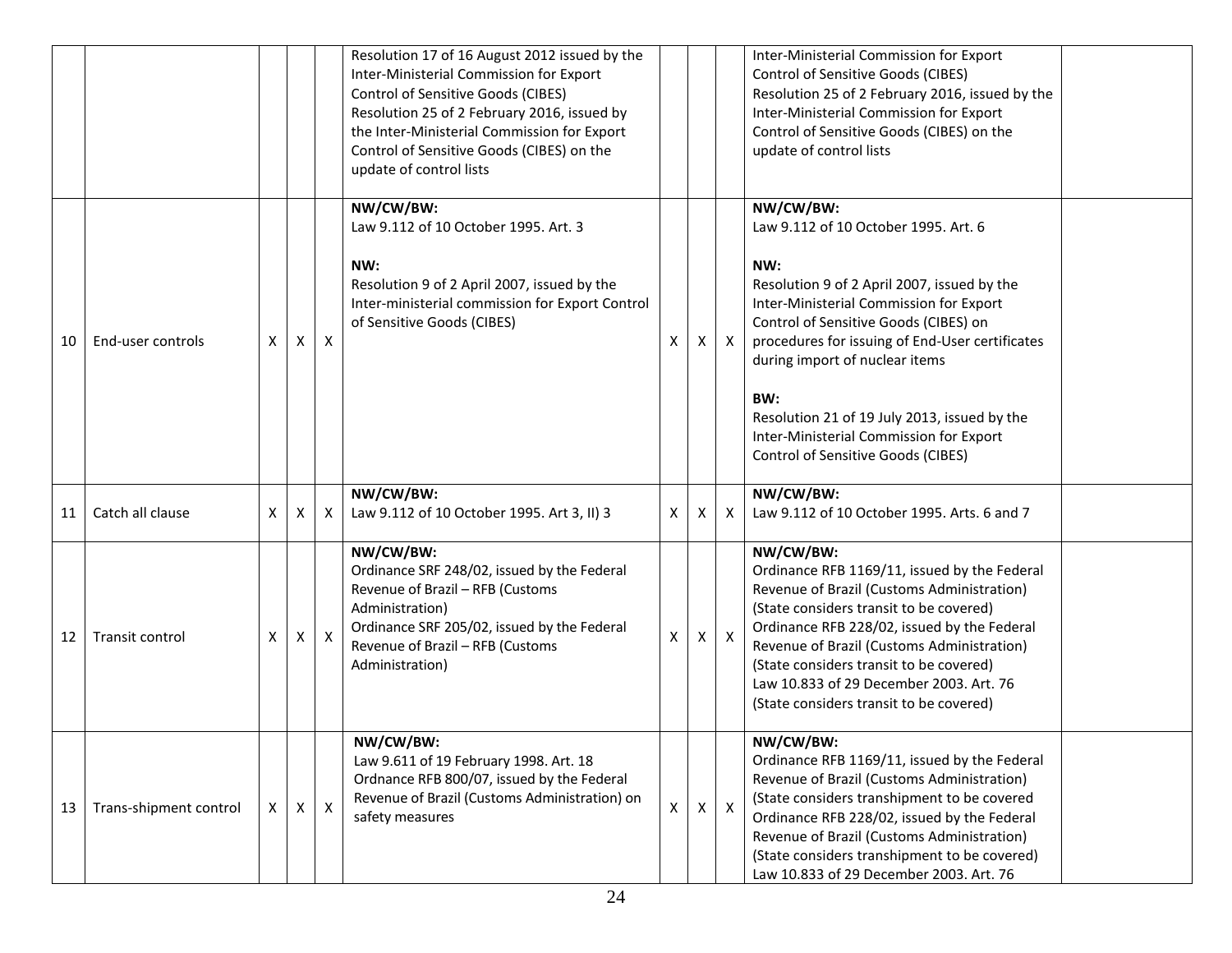|    |                                                                                                                                        |   |   |              |                                                                                                                                                                                                                                                                          |   |   |                           | (State considers transhipment to be covered)                                                                                                                                                                                                                                                                                                                                           |  |
|----|----------------------------------------------------------------------------------------------------------------------------------------|---|---|--------------|--------------------------------------------------------------------------------------------------------------------------------------------------------------------------------------------------------------------------------------------------------------------------|---|---|---------------------------|----------------------------------------------------------------------------------------------------------------------------------------------------------------------------------------------------------------------------------------------------------------------------------------------------------------------------------------------------------------------------------------|--|
| 14 | Re-export control                                                                                                                      | x | X | $\mathsf{X}$ | NW/CW/BW:<br>Decree 1.861 of 12 April 1996, Art. 14.<br>Ordinance RFB 1.600/15, issued by the Federal<br>Revenue of Brazil (Customs Administration)<br>Arts. 44, 46 and 49<br>Ordinance RFB 1702/17, issued by the Federal<br>Revenue of Brazil (Customs Administration) | X | X | $\boldsymbol{\mathsf{X}}$ | NW/CW/BW:<br>Ordinance RFB 1169/11, issued by the Federal<br>Revenue of Brazil (Customs Administration)<br>(State considers re-export to be covered)<br>Ordinance RFB 228/02, issued by the Federal<br>Revenue of Brazil (Customs Administration)<br>(State considers re-export to be covered)<br>Law 10.833 of 29 December 2003. Art. 76<br>(State considers re-export to be covered) |  |
| 15 | Control over financing of<br>exports/transhipments<br>that would contribute to<br>proliferation                                        |   |   |              |                                                                                                                                                                                                                                                                          |   |   |                           |                                                                                                                                                                                                                                                                                                                                                                                        |  |
| 16 | Control over services<br>related to exports/<br>transhipments that<br>would contribute to<br>proliferation including<br>transportation |   |   |              |                                                                                                                                                                                                                                                                          |   |   |                           |                                                                                                                                                                                                                                                                                                                                                                                        |  |